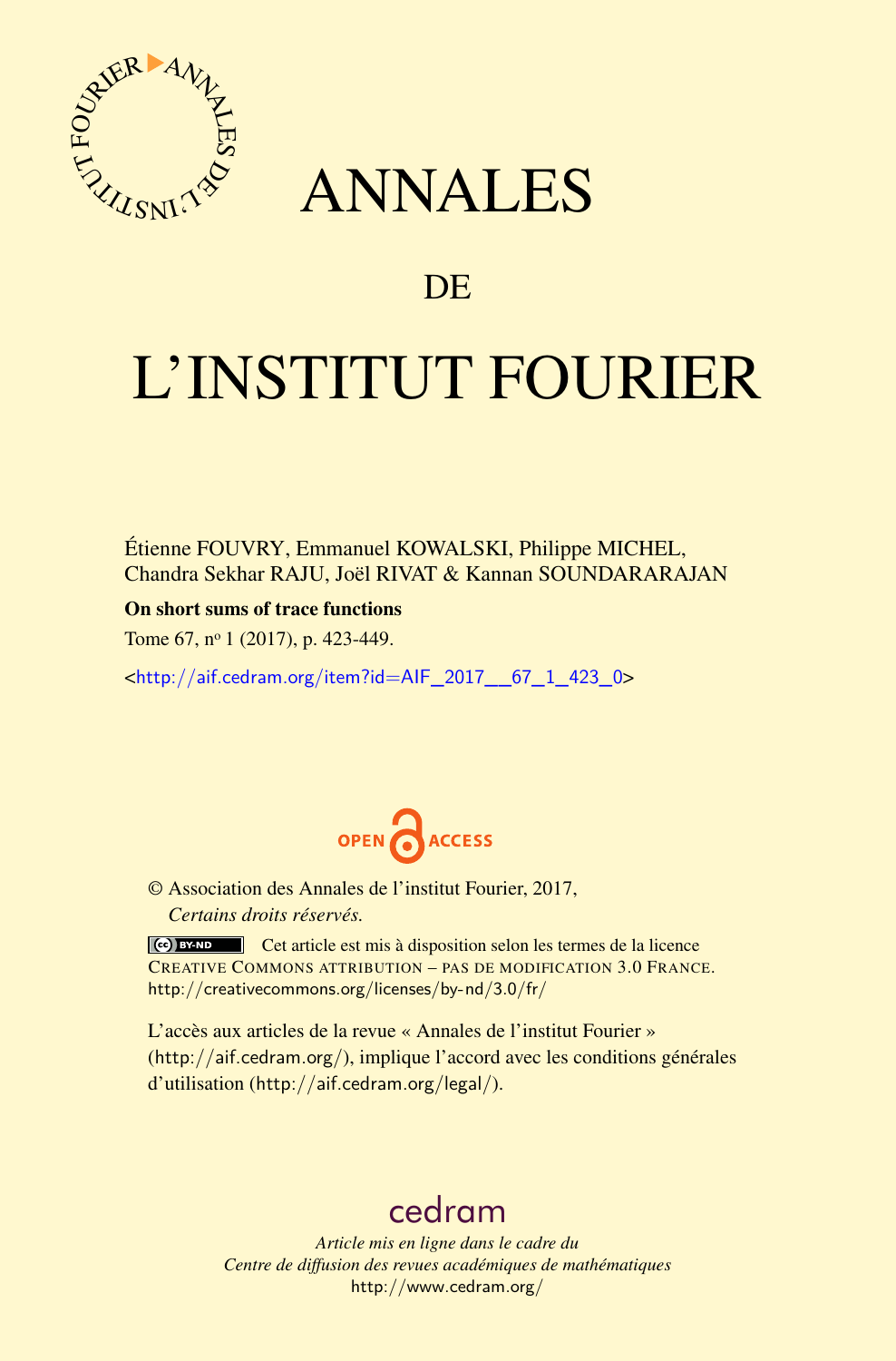#### ON SHORT SUMS OF TRACE FUNCTIONS

#### **by Étienne FOUVRY, Emmanuel KOWALSKI, Philippe MICHEL, Chandra Sekhar RAJU, Joël RIVAT & Kannan SOUNDARARAJAN (\*)**

ABSTRACT. — We consider sums of oscillating functions on intervals in cyclic groups of size close to the square root of the size of the group. We first prove nontrivial estimates for intervals of length slightly larger than this square root (bridging the "Polyá-Vinogradov gap" in some sense) for bounded functions with bounded Fourier transforms. We then prove that the existence of non-trivial estimates for ranges slightly below the square-root bound is stable under the discrete Fourier transform. We then give applications related to trace functions over finite fields.

Résumé. — Nous considérons des sommes de fonctions oscillantes sur des intervalles contenus dans un groupe fini cyclique, de taille proche de la racine carrée du cardinal du groupe. Nous démontrons tout d'abord des bornes non-triviales pour tout intervalle de longueur à peine plus grande que cette racine carrée (améliorant l'inégalité de Polyá-Vinogradov) pour les fonctions bornées dont la transformée de Fourier est bornée. Nous démontrons ensuite que l'existence d'une borne nontriviale pour un intervalle de taille un peu plus petite que la racine carrée est une propriété stable par transformation de Fourier. Nous donnons des applications liées aux fonctions trace sur les corps finis.

#### **1. Introduction and statement of results**

Consider a positive integer  $m \geq 1$ . Let  $\varphi : \mathbb{Z}/m\mathbb{Z} \to \mathbb{C}$  be a complexvalued function defined modulo *m*, which we also view as a function  $\mathbb{Z} \longrightarrow$ 

Keywords: Short exponential sums, trace functions, van der Corput lemma, completion method, Riemann Hypothesis over finite fields.

Math. classification: 11L07, 11L05, 11T23.

<sup>(\*)</sup> Ph. M. was partially supported by the SNF (grant 200021-137488); Ph. M. and E. K. were also partially supported by a DFG-SNF lead agency program grant (grant 200021L\_153647); É. F. thanks ETH Zürich, EPF Lausanne and the Institut Universitaire de France for financial support. Ph. M. thanks Stanford University, ETH Zürich and Caltech for providing excellent working conditions. K. S. was partially supported by NSF grant DMS 1001068, and a Simons Investigator grant from the Simons Foundation. CS. R. was supported by B. C. and E. J. Eaves Stanford Graduate Fellowship. J. R. was supported by the ANR (grant ANR-10-BLAN 0103).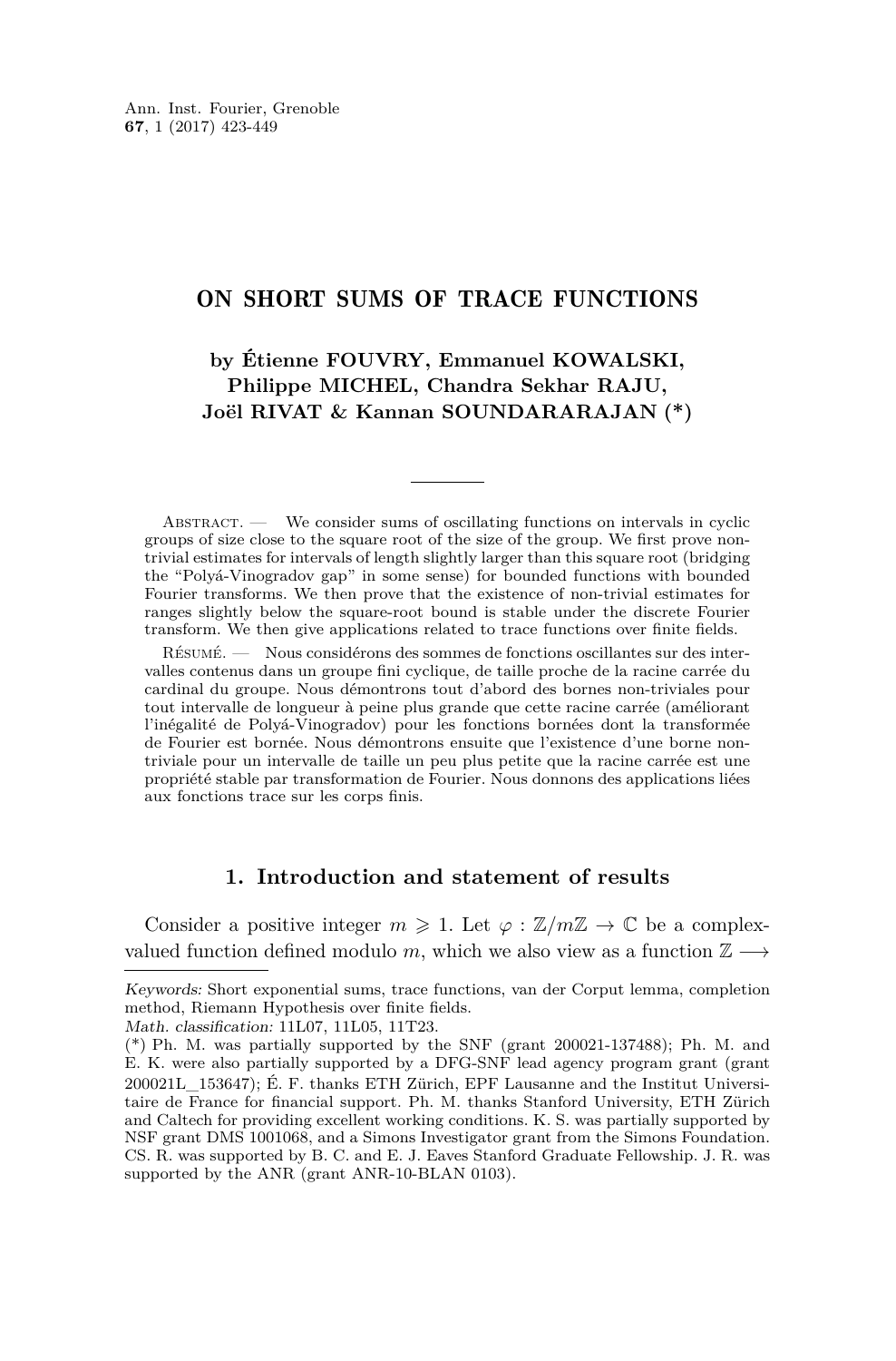$\mathbb C$  by composing with the reduction modulo *m*. Let  $I \subset \mathbb Z$  be an interval of cardinality |*I*| at most equal to *m*. One of the most important general problems in analytic number theory is to estimate the partial sum

$$
S(\varphi, I) := \sum_{n \in I} \varphi(n).
$$

Of course, one has the obvious upper bound

$$
(1.1) \t |S(\varphi, I)| \leqslant ||\varphi||_{\infty}|I|,
$$

where

$$
\|\varphi\|_\infty = \max_{n\in\mathbb{Z}/m\mathbb{Z}} |\varphi(n)|
$$

but the goal is usually to improve significantly this bound when  $\varphi$  is an oscillating function. Both the quality of the improvement (i.e., the saving compared with the trivial bound for given  $I$ ) and the range of possibilities for *I* that give rise to non-trivial bounds are important. We will mostly focus on this second aspect in this paper.

#### **1.1. The Pólya–Vinogradov range**

There exists a very general method to estimate incomplete sums, based on Fourier theory on Z*/m*Z. This is called the Pólya–Vinogradov or completion method.

For any function  $\varphi : \mathbb{Z} \to \mathbb{C}$  which is *m*-periodic, we define its normalized Fourier transform  $\hat{\varphi}: \mathbb{Z} \to \mathbb{C}$  by

(1.2) 
$$
\widehat{\varphi}(h) = \frac{1}{\sqrt{m}} \sum_{x \pmod{m}} \varphi(x) e\left(\frac{hx}{m}\right),
$$

for all  $h \in \mathbb{Z}$ , where  $e(t) := \exp(2\pi i t)$ . We shall also find it convenient to use the notation  $e_m(t)$  to denote  $e(t/m) = e^{2\pi i t/m}$ .

Given an interval  $I \subset \mathbb{Z}$  with cardinality at most  $m$ , let  $\tilde{I}$  be its image in  $\mathbb{Z}/m\mathbb{Z}$ , with characteristic function denoted by  $\mathbf{1}_{\tilde{I}}$ . The discrete Plancherel formula gives the identity

$$
S(\varphi, I) = \sum_{h \, (\text{mod } m)} \widehat{\varphi}(h) \widehat{\mathbf{1}_{\tilde{I}}(h)},
$$

so that

<span id="page-2-0"></span>
$$
(1.3) \qquad |S(\varphi, I)| \leq \|\widehat{\varphi}\|_{\infty} \sum_{h \, (\text{mod } m)} \left| \widehat{\mathbf{1}}_{\tilde{I}}(h) \right| \leq \|\widehat{\varphi}\|_{\infty} m^{1/2} \log(3m)
$$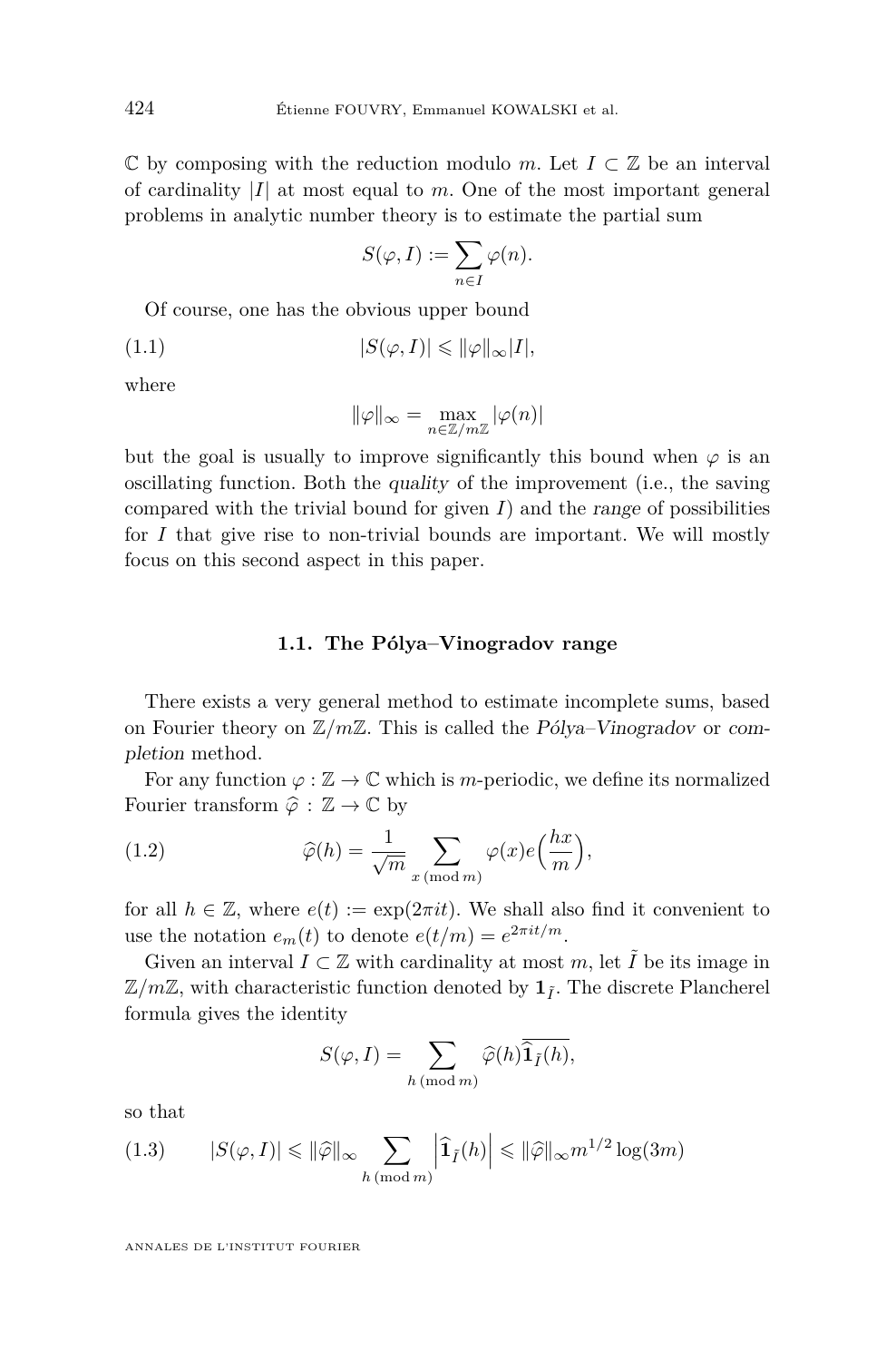since it is well known that

<span id="page-3-0"></span>
$$
\sum_{h \, (\text{mod } m)} \left| \widehat{\mathbf{1}}_{\tilde{I}}(h) \right| \leqslant m^{1/2} \log(3m)
$$

for any  $m \geq 1$  and any interval *I*.

Therefore if we assume that  $\|\widehat{\varphi}\|_{\infty} \leq c$  for some constant *c*, the bound [\(1.3\)](#page-2-0) will be non-trivial as long as

$$
(1.4) \t\t\t |I| \geqslant cm^{1/2} \log(3m)
$$

which we call the *Pólya–Vinogradov range*.

The problem of estimating non-trivially sums over shorter intervals is crucial for many applications, for instance to study averages or subconvexity estimates of *L*-functions [\[5,](#page-25-0) [2\]](#page-25-1) (see also [\[21\]](#page-26-0) for a recent very different situation where this range determines the solution of a natural problem). Here we study this problem, starting with a general result which gives a modest improvement over the Pólya–Vinogradov range [\(1.4\)](#page-3-0).

<span id="page-3-2"></span><span id="page-3-1"></span>THEOREM 1.1. — For any interval *I* in  $\mathbb{Z}$  with  $\sqrt{m} < |I| \leq m$ , we have

(1.5) 
$$
\left| \sum_{n \in I} \varphi(n) \right| \leqslant c\sqrt{m} \log \left( \frac{4e^8|I|}{m^{1/2}} \right)
$$

where  $c = \max(||\varphi||_{\infty}, ||\widehat{\varphi}||_{\infty}).$ 

The estimate [\(1.5\)](#page-3-1) is non-trivial as soon as *I* is of length  $\gg \sqrt{m}$ , and we may view this result as "bridging the Pólya–Vinogradov gap". As we will see in Section [2,](#page-8-0) the proof is very simple, but such results do not seem to have been noticed before. While we have given an explicit bound in Theorem [1.1,](#page-3-2) we have not made any attempt to optimize constants, and a more careful smoothing argument (for example, using the Beurling– Selberg trigonometric polynomials as in [\[14\]](#page-26-1)) would provide better explicit constants.

Before continuing, we note that Theorem [1.1](#page-3-2) is essentially best possible, since for  $\varphi(n) = e(n^2/m)$  the sum over  $1 \leq n \leq m^{1/2}$  is  $\gg m^{1/2}$ . Hence any improvement beyond Theorem [1.1](#page-3-2) requires some input on the function  $\varphi$ .

#### **1.2. Beyond the Pólya–Vinogradov range**

<span id="page-3-3"></span>Our next result is concerned with the problem of going significantly below the range  $|I| \ge \sqrt{m}$  for suitable functions  $\varphi$ . There are only few results of this type already known, the most famous being the Burgess bound, when  $\varphi(n) = \chi(n)$  is a primitive Dirichlet character modulo *m*.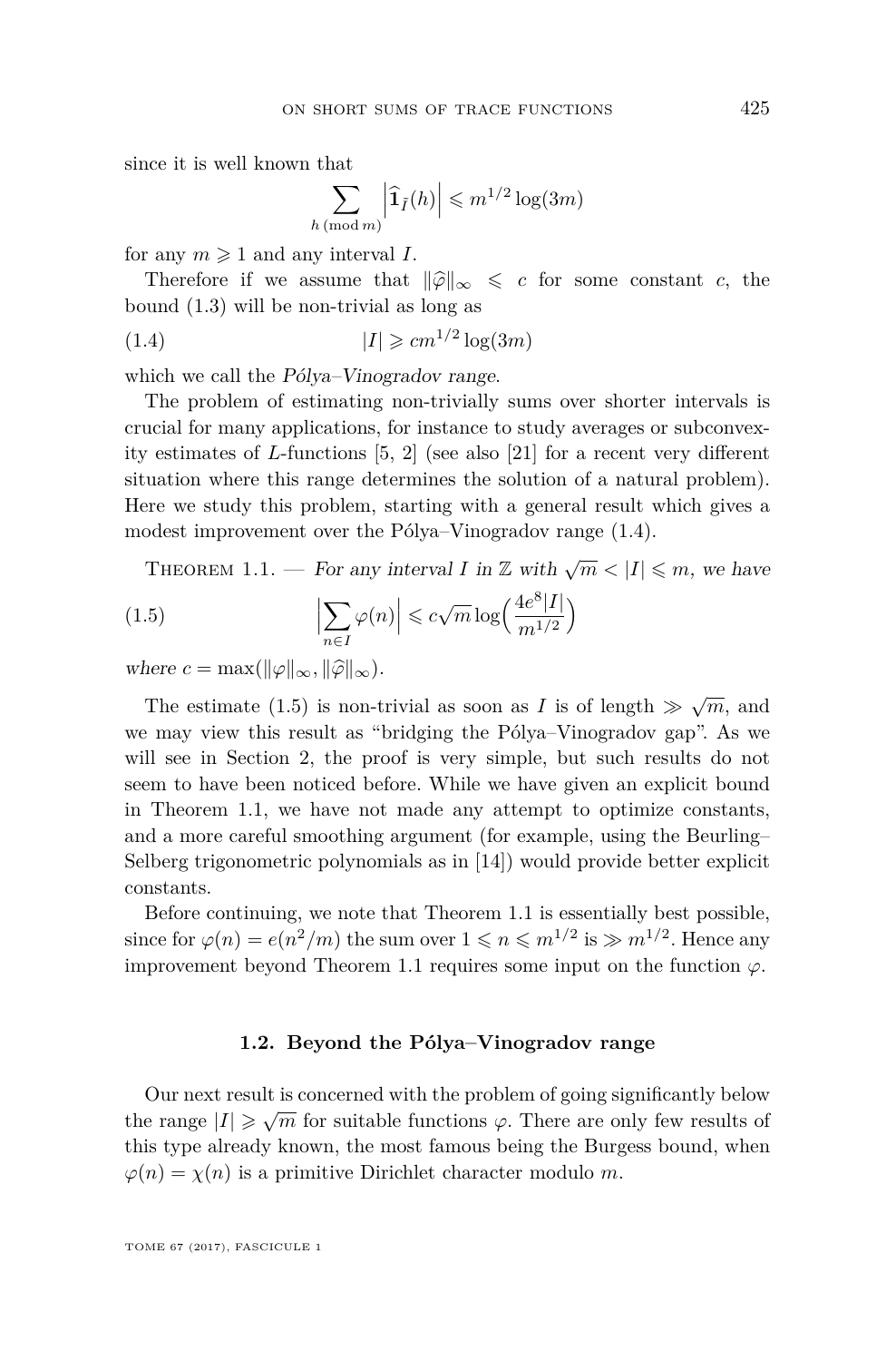We are currently unable to obtain results in great generality, but we will obtain a number of new cases by proving a general principle that, roughly speaking, states that if the partial sums of a function  $\varphi$  has substantial cancellation near the Pólya–Vinogradov range, then so does its discrete Fourier transform. We now formulate this principle precisely, giving in the next section several applications.

Suppose throughout that  $\varphi : \mathbb{Z}/m\mathbb{Z} \longrightarrow \mathbb{C}$  is a periodic function with

$$
c = \max(\|\varphi\|_{\infty}, \|\widehat{\varphi}\|_{\infty}).
$$

For any  $N \geq 1$ , we define the sum  $S(\varphi, N)$  by the formula

$$
S(\varphi, N) = \sum_{1 \leq n \leq N} \varphi(n),
$$

and if  $N \leq -1$ , then we put

$$
S(\varphi, N) = \sum_{N \leq n \leq -1} \varphi(n).
$$

Next define, for any  $1 \leq N \leq m/2$ ,

<span id="page-4-2"></span>
$$
(1.6)\ \Delta(\varphi,N) = \frac{1}{\sqrt{m}} + \max_{m/2 \ge t \ge 1} \left\{ \min\left(\frac{1}{ct}, \frac{1}{cN}\right) \left( |S(\varphi, t)| + |S(\varphi, -t)| \right) \right\}.
$$

From the definition, it is clear that  $\Delta(\varphi, N)$  is a non-increasing function of *N*, and also that  $N\Delta(\varphi, N)$  is a non-decreasing function of *N*. Further, the definition immediately gives

(1.7) 
$$
\max_{t \leq N} (|S(\varphi, t)| + |S(\varphi, -t)|) \leq cN\Delta(\varphi, N),
$$

and

(1.8) 
$$
\max_{m/2 \geq t \geq N} \frac{1}{t} (|S(\varphi, t)| + |S(\varphi, -t)|) \leq c \Delta(\varphi, N).
$$

With this notation, our main theorem transfers bounds for  $\Delta(\varphi, m/N)$  into bounds for  $\Delta(\widehat{\varphi}, N)$ .

<span id="page-4-0"></span>THEOREM 1.2. — Let *m*,  $\varphi$ , *c* and  $\Delta$  be as above. For  $2 \le N \le m/2$  we have

(1.9) 
$$
|S(\hat{\varphi}, N)| + |S(\hat{\varphi}, -N)| \ll c\sqrt{N}m^{\frac{1}{4}}\Delta\left(\varphi, \frac{m}{N}\right)^{\frac{1}{2}},
$$

and

<span id="page-4-1"></span>
$$
\Delta(\widehat{\varphi},N) \ll \frac{m^{\frac{1}{4}}}{\sqrt{N}} \Delta\Big(\varphi,\frac{m}{N}\Big)^{\frac{1}{2}}.
$$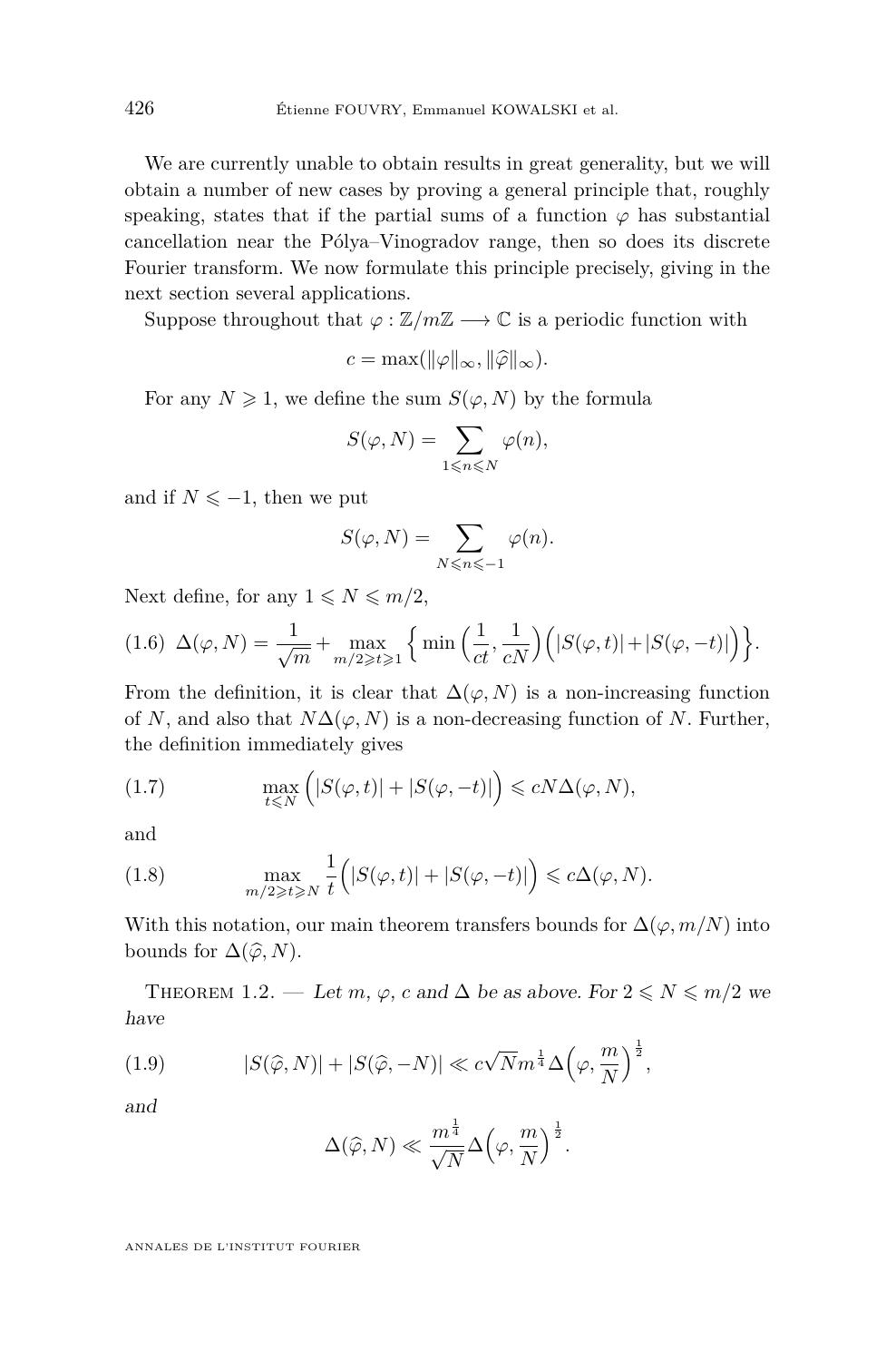In particular

<span id="page-5-0"></span>(1.10) 
$$
\Delta(\widehat{\varphi}, \sqrt{m}) \ll \Delta(\varphi, \sqrt{m})^{\frac{1}{2}}.
$$

If we apply the bound of [\(1.10\)](#page-5-0) twice, we see that we obtain  $\Delta(\hat{\varphi}, \sqrt{m}) \ll$  $\Delta(\varphi, \sqrt{m})^{\frac{1}{2}} \ll \Delta(\widehat{\varphi}, \sqrt{m})^{\frac{1}{4}}$ , so that some loss in precision has occurred. One<br>may wonder if this loss in precision eauld be removed perhaps by defining may wonder if this loss in precision could be removed, perhaps by defining some other quantity rather than  $\Delta$ .

#### **1.3. Applications**

Our methods apply best to functions modulo *m* that are pointwise small and whose Fourier transform is also small, in a precise quantitative sense. In analytic number theory, there is a plentiful supply of such functions which arise naturally in applications: they are given by Frobenius trace functions modulo *m*.

These functions originate in algebraic geometry, and their analytic properties have been investigated systematically in recent years by Fouvry, Kowalski and Michel especially (see [\[8,](#page-26-2) [9,](#page-26-3) [10,](#page-26-4) [11,](#page-26-5) [12\]](#page-26-6) for instance). We will recall briefly the definition in Section [2.2,](#page-10-0) referring to [\[13\]](#page-26-7) for a longer survey.

Basic examples of trace functions lead to the following application of Theorem [1.1,](#page-3-2) where we denote as usual by  $\bar{x}$  the inverse of x modulo p for  $x \in \mathbb{F}_p^{\times}$ .

<span id="page-5-1"></span>COROLLARY 1.3 (Equidistribution over short intervals). — Let  $\beta$  be any function defined on positive integers such that  $1 \leq \beta(p) \to +\infty$  as  $p \to +\infty$ , and for all *p* prime, let  $I_p$  be an interval in  $\mathbb{F}_p$  of cardinality  $|I_p| \geq p^{1/2} \beta(p)$ .

<span id="page-5-2"></span>(1) Let  $f_1, f_2 \in \mathbb{Z}[X]$  be monic polynomials such that  $f = f_1/f_2 \in$  $\mathbb{Q}(X)$  is not a polynomial of degree  $\leq 1$ . Then for *p* prime, the set of fractional parts

$$
\left\{\frac{f(n)}{p}\right\}, \quad n \in I_p,
$$

becomes equidistributed in [0*,* 1] with respect to Lebesgue measure as  $p \to +\infty$ , where  $f(n) = f_1(n) \overline{f_2(n)}$  is computed in  $\mathbb{F}_p$  and defined to be 0 if  $n \pmod{p}$  is a pole of  $f$ .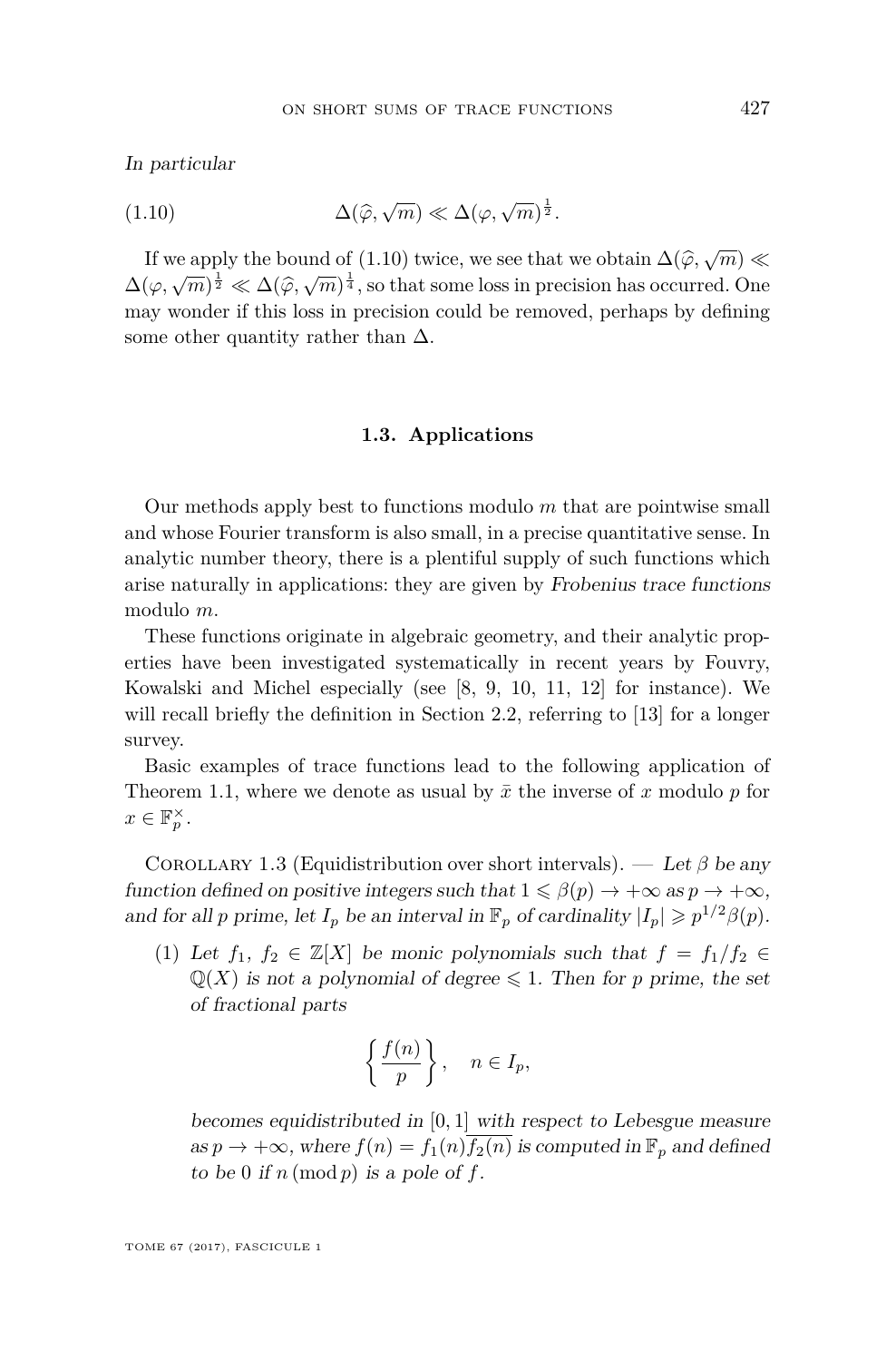<span id="page-6-1"></span>(2) For *p* prime and  $n \in \mathbb{F}_p$  (resp.  $n \in \mathbb{F}_p^{\times}$ ), define the Birch (resp. Kloosterman) angles  $\theta_{3,p}(n)$  (resp.  $\theta_{-1,p}(n)$ ) in [0,  $\pi$ ] by the relations

$$
B_3(n) = \frac{1}{\sqrt{p}} \sum_{x \in \mathbb{F}_p} e_p(x^3 + nx) = 2 \cos \theta_{3,p}(n),
$$

$$
\frac{1}{\sqrt{p}} \sum_{x \in \mathbb{F}_p^{\times}} e_p(\bar{x} + nx) = 2 \cos \theta_{-1,p}(n).
$$

Then the angles  $\{\theta_{3,p}(n), n \in I_p\}, \{\theta_{-1,p}(n), n \in I_p - \{0\}\}\$ become equidistributed in  $[0, \pi]$  with respect to the Sato–Tate measure  $2\pi^{-1}\sin^2\theta d\theta$  as  $p \to +\infty$ .

Remark  $1.4$  — We use the terminology "Birch angles" as analogous to Kloosterman angles. Historically, Birch [\[1,](#page-25-2) §3] mentioned the problem of the distribution of these angles as a problem similar to the Sato–Tate distribution of the number of points on elliptic curves over finite fields. This Sato–Tate equidistribution was subsequently first proved by Livné [\[22\]](#page-26-8).

See Section [2.2](#page-10-0) for the proofs, which are direct applications of the Weyl criterion and the estimate [\(1.5\)](#page-3-1). These statements can be generalized considerably to other summands, as will be clear from the proof in Section [2.2;](#page-10-0) there are also variants for geometric progressions instead of intervals, which are discussed in Section [2.3.](#page-14-0)

Below the Pólya–Vinogradov range, we obtain:

<span id="page-6-0"></span>COROLLARY 1.5. — Let *p* be a prime number, let  $P(X) \in \mathbb{F}_p[X]$  be a non-zero polynomial and let  $\chi : \mathbb{F}_p^{\times} \to \mathbb{C}^{\times}$  be a multiplicative character. Assume that either  $\chi$  is non-trivial or that deg  $P \geq 3$ . Let

(1.11) 
$$
\varphi(x) = \chi(x)e_p(P(x))
$$

and

<span id="page-6-2"></span>
$$
\widehat{\varphi}(n) = \frac{1}{\sqrt{p}} \sum_{x \pmod{p}} \chi(x) e_p(P(x) + nx).
$$

There exists  $\delta > 0$ , depending only on deg P, such that for any interval  $I \subset \mathbb{R}$  with  $|I| \geqslant p^{\frac{1}{2} - \delta}$  we have

$$
\left|\sum_{n\in I}\widehat{\varphi}(n)\right|\ll |I|^{1-\delta}
$$

where the implied constant depends only on deg(*P*).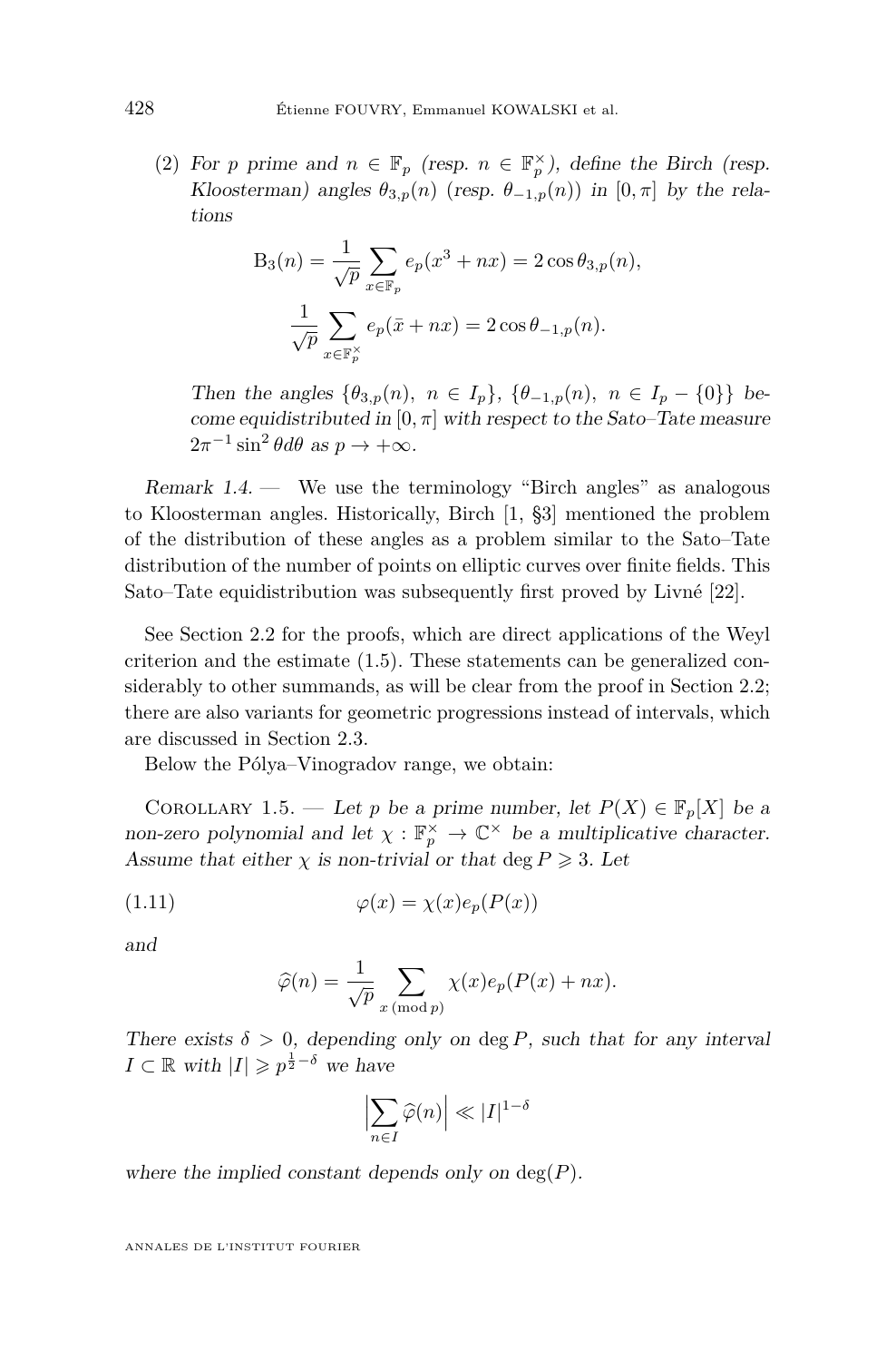The basic input here is the work of Weyl, Burgess, Enflo, Heath-Brown, Chang and Heath-Brown–Pierce on short sums with summands of the type  $\chi(x)e(P(x)/p).$ 

Corollary [1.5](#page-6-0) has partial consequences to the distribution properties of the cubic Birch sums in shorter intervals than is allowed in Corollary [1.3:](#page-5-1)

<span id="page-7-0"></span>COROLLARY 1.6. — Let p be a prime number and let  $B_3(n)$ , the cubic Birch sum, be as in Corollary [1.3.](#page-5-1)

There exists  $\delta > 0$ , such that for any interval  $I \subset \mathbb{R}$  with  $|I| \geq p^{\frac{1}{2}-\delta}$  we have

<span id="page-7-1"></span>
$$
(1.12)\qquad \qquad \sum_{n\in I} \mathcal{B}_3(n) \ll |I|^{1-\delta}
$$

and

(1.13) 
$$
\sum_{n \in I} |B_3(n)|^2 = |I| + O(|I|^{1-\delta})
$$

where the implied constants are absolute. Further, for such intervals *I*, and any  $0 \leqslant t < \frac{1}{2}$  we have

<span id="page-7-2"></span>
$$
\min\Big(\sum_{\substack{n\in I\\ \mathcal{B}_3(n)>t}}1,\sum_{\substack{n\in I\\ \mathcal{B}_3(n)<-t}}1\Big)\geqslant\Big(\frac{1-2t}{4(2-t)}+o(1)\Big)|I|,
$$

and for any  $0 \leq t < 1$  we have

$$
\sum_{\substack{n\in I\\ |\text{B}_3(n)|>t}}1\geqslant \Big(\frac{1-t^2}{4-t^2}+o(1)\Big)|I|.
$$

Using delicate work of Bourgain and Garaev on Kloosterman fractions [\[4\]](#page-25-3), [\[3\]](#page-25-4), we obtain corresponding, but weaker, results for short sums of Kloosterman sums:

<span id="page-7-3"></span>COROLLARY 1.7. — Let p be a prime number. For  $k \geq 1$  an integer and  $(a, p) = 1$  some parameter, let

$$
\varphi(x) = e_p(ax^{-k})
$$

for  $x \in \mathbb{F}_p^{\times}$  and  $\varphi(0) = 0$ . Let

$$
\widehat{\varphi}(n) = \frac{1}{\sqrt{p}} \sum_{x \in \mathbb{F}_p^{\times}} e_p(ax^{-k} + nx)
$$

be its Fourier transform.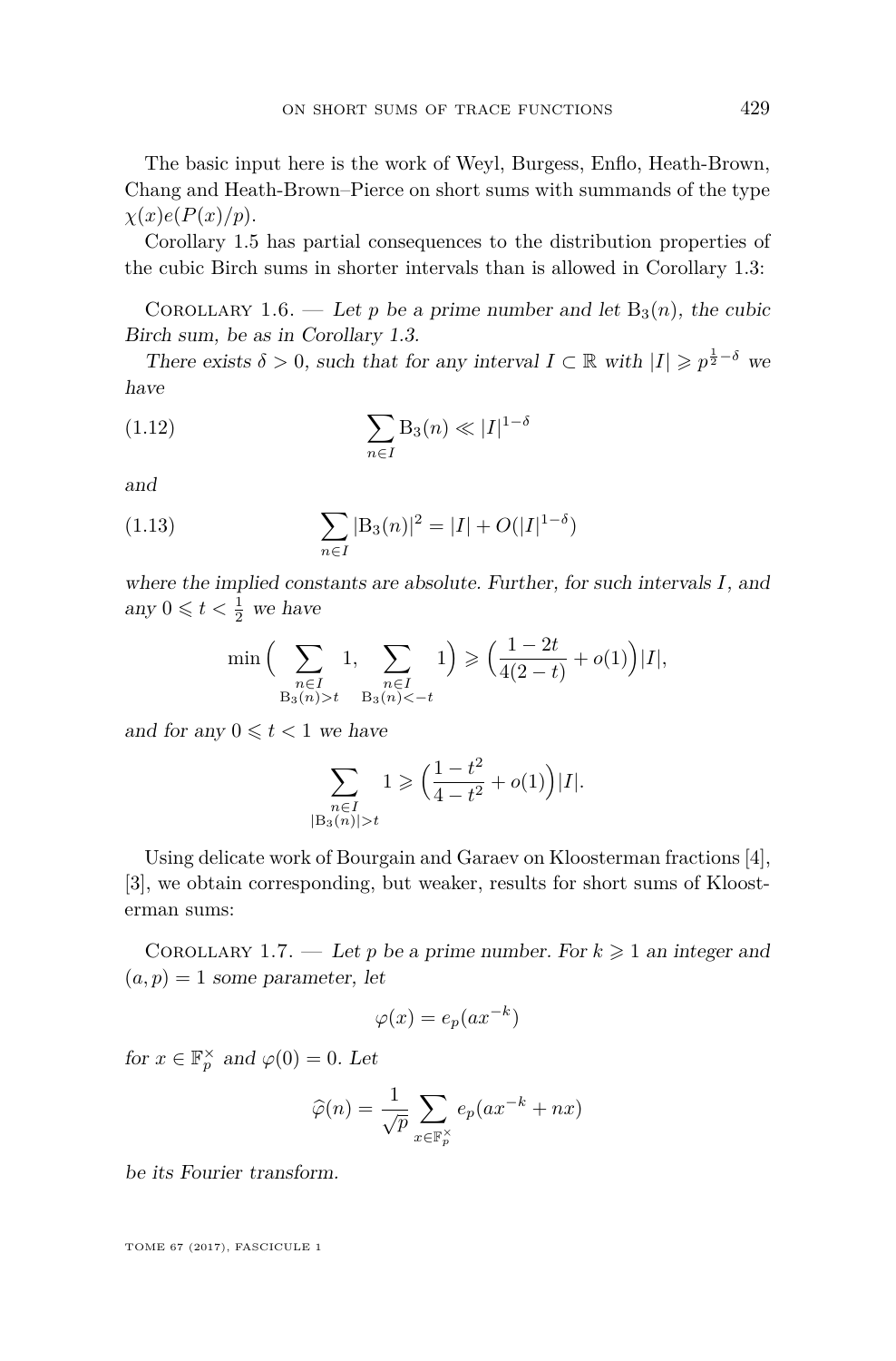For  $k = 1$  and  $k = 2$ , there exists  $\delta > 0$  such that for all  $x \geq \sqrt{p}(\log p)^{-\delta}$ we have

$$
\left|\sum_{1\leqslant n\leqslant x}\widehat{\varphi}(n)\right|\ll x(\log x)^{-\delta},\,
$$

where the implied constant is absolute.

All these applications of Theorem [1.2](#page-4-0) are found in Section [3.2.](#page-20-0)

#### **Acknowledgments.**

We thank the referee for carefully reading of the text, and especially for pointing out a slip in the proof of Theorem [3.2](#page-20-1) in the first version of this paper.

#### **2. Bridging the Pólya–Vinogradov gap**

#### <span id="page-8-0"></span>**2.1. The basic inequality: Proof of Theorem [1.1](#page-3-2)**

We may assume that  $m \geq 64$  since otherwise the trivial bound *cm* is better than the claim. In that case we have  $\lceil \sqrt{m} \rceil \leq m/4$ .

For any  $r \geq 0$ , we denote by  $I_r = r + I$  the interval *I* shifted by *r*, and by  $\widehat{I}_r$  the Fourier transform of its characteristic function:

$$
\widehat{I}_r(t) = \frac{1}{\sqrt{m}} \sum_{x \in I_r} e_m(tx).
$$

By the discrete Plancherel formula, we have

$$
S(\varphi, I_r) = \sum_{t \in \mathbb{Z}/m\mathbb{Z}} \widehat{\varphi}(t) \overline{\widehat{I}_r(t)} = \sum_{t \in \mathbb{Z}/m\mathbb{Z}} \widehat{\varphi}(t) \overline{\widehat{I}(t)} e_m(-rt)
$$

for any *r*, where  $\hat{I} = \hat{I}_0$ . Moreover, we have

$$
|S(\varphi, I_r) - S(\varphi, I)| \leq 2cr
$$

since  $|\varphi(x)| \leq c$  for all *x*.

Let  $R = \sqrt{m}$ . Since  $\sqrt{m} < |I|$ , we see that R is an integer with  $\sqrt{m} \le R \le |I|$ . Thus,

$$
|I| \geq R \geq \sqrt{m} \geq m/|I| \geq 1, \qquad m \geq 4R
$$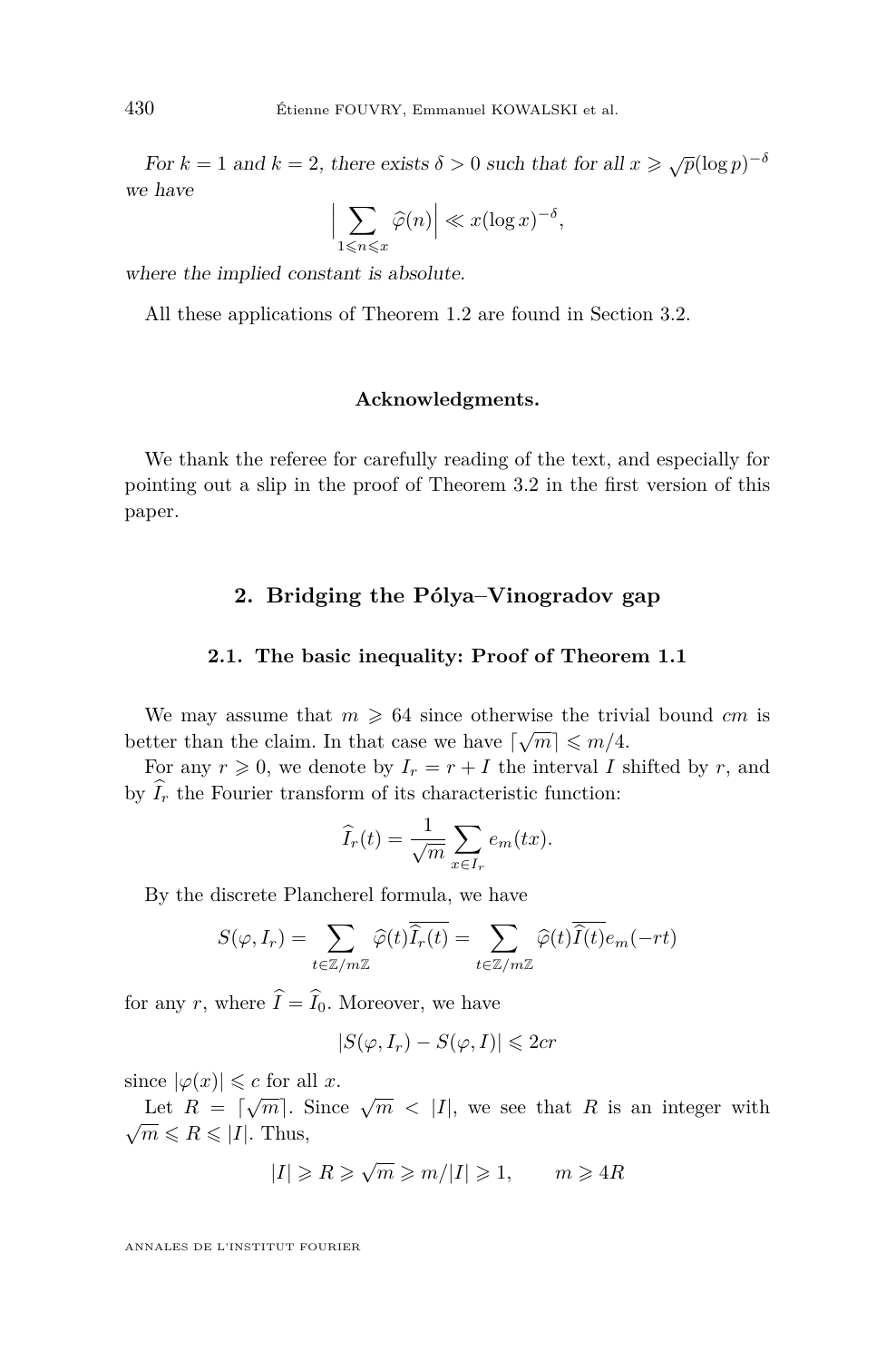(the last inequality because  $m \geq 64$ , as assumed at the beginning of the proof). Summing our identity for  $S(\varphi, I_r)$  for  $1 \leq r \leq R$ , we obtain

<span id="page-9-0"></span>(2.1) 
$$
RS(\varphi, I) = \sum_{-m/2 < t \le m/2} \widehat{\varphi}(t) \overline{\widehat{I}(t)} \sum_{1 \le r \le R} e_m(-rt) + E,
$$

where  $|E| \leqslant 2cR^2$ .

Now, the Fourier transform  $\hat{I}$  satisfies

$$
|\widehat{I}(t)| \leqslant \frac{1}{\sqrt{m}} \min\left(|I|, \frac{m}{2|t|}\right)
$$

for  $-m/2 \leq t \leq m/2$ , and similarly, we have

$$
\Big|\sum_{1\leq r\leq R}e_m(-rt)\Big|\leqslant\min\Big(R,\frac{m}{2|t|}\Big).
$$

Using these bounds in [\(2.1\)](#page-9-0), together with  $R \leq |I|$  and  $|\hat{\varphi}(t)| \leq c$ , we get

$$
R|S(\varphi, I)| \leq c \Big\{ \sum_{|t| \leq m/(2|I|)} R \frac{|I|}{m^{1/2}} + \sum_{m/(2|I|) < |t| \leq m/(2R)} R \frac{m^{1/2}}{2|t|} + \sum_{m/(2R) < |t| \leq m/2} \frac{m^{3/2}}{4t^2} \Big\} + 2cR^2.
$$

The first sum above is at most

$$
\frac{R|I|}{\sqrt{m}}\left(\frac{m}{|I|}+1\right) \leqslant 2R\sqrt{m}.
$$

Since  $m \geqslant 4R$ , the third term is at most

<span id="page-9-1"></span>
$$
\frac{m^{3/2}}{2} \sum_{t > m/(2R)} \frac{1}{t^2} \leqslant \frac{m^{3/2}}{2} \frac{1}{m/(2R) - 1} = \frac{m^{3/2}R}{m - 2R} \leqslant 2R\sqrt{m}.
$$

We claim that the middle term is

(2.2) 
$$
R\sqrt{m} \sum_{m/(2|I|) < t \le m/(2R)} \frac{1}{t} \le R\sqrt{m} \log\left(\frac{4|I|}{\sqrt{m}}\right),
$$

from which it follows that

$$
|S(\varphi, I)| \leq 4c\sqrt{m} + 2cR + c\sqrt{m}\log\left(\frac{4|I|}{\sqrt{m}}\right) \leqslant c\sqrt{m}\log\left(\frac{4|I|}{\sqrt{m}}\right) + 8c\sqrt{m},
$$

as desired.

To verify the claim [\(2.2\)](#page-9-1), note that if  $|I| < m/4$  then the quantity in question is

$$
\leqslant R\sqrt{m}\log\Big(\frac{m/(2R)}{m/(2|I|)-1}\Big)\leqslant R\sqrt{m}\log\Big(\frac{m/(2R)}{m/(4|I|)}\Big),
$$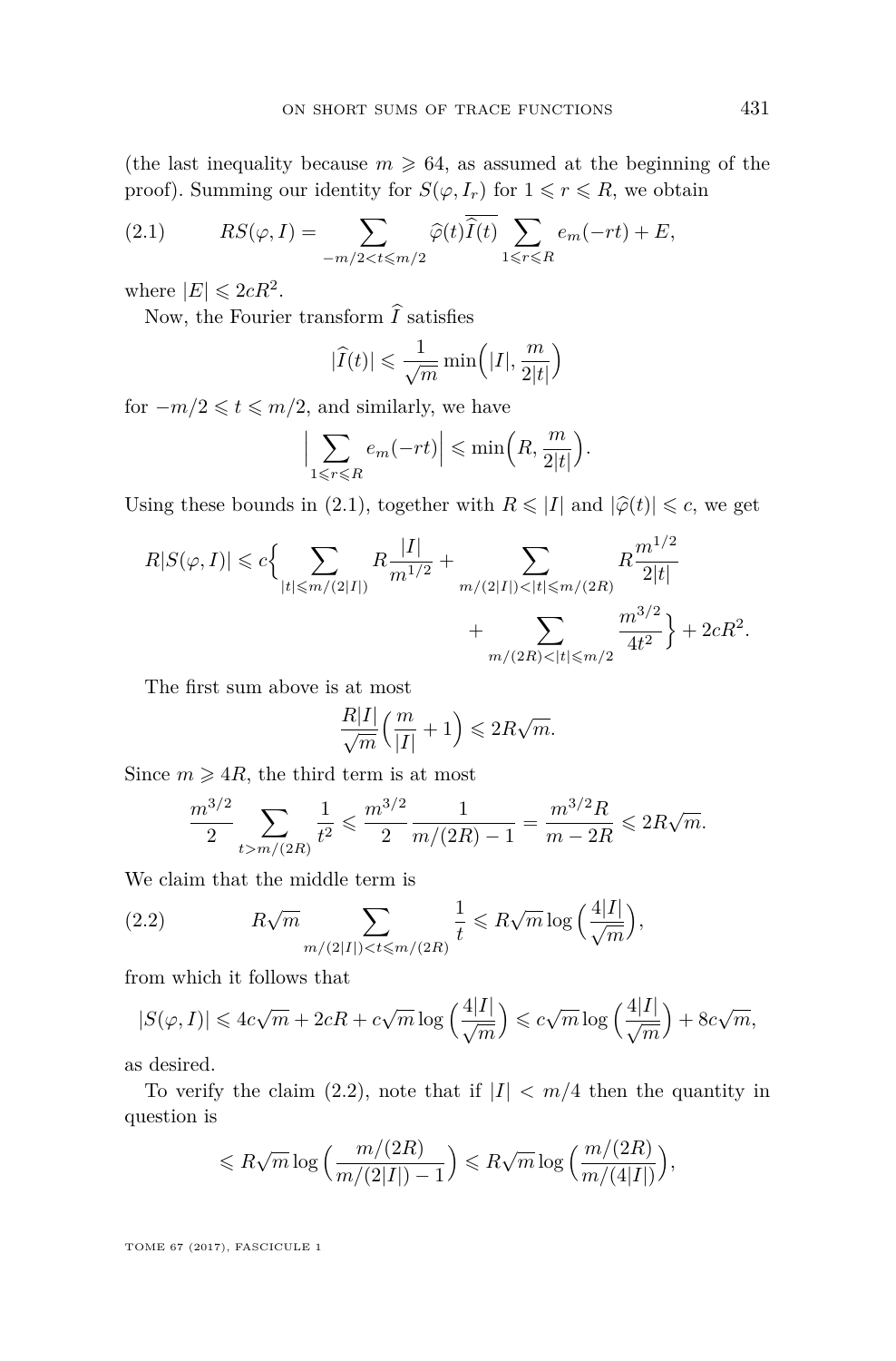which verifies [\(2.2\)](#page-9-1) in this range. If  $m/4 \leq l < m/2$ , then we may use the bound

$$
R\sqrt{m} \sum_{1 < t \le m/(2R)} \frac{1}{t} \le R\sqrt{m} \log\left(\frac{m}{2R}\right) \le R\sqrt{m} \log\left(\frac{4|I|}{\sqrt{m}}\right),
$$

which again verifies [\(2.2\)](#page-9-1). Finally, if  $|I| \ge m/2$ , then

$$
R\sqrt{m} \sum_{t \le m/(2R)} \frac{1}{t} \le R\sqrt{m} \Big( 1 + \log\Big(\frac{m}{2R}\Big) \Big) \le R\sqrt{m} \log\Big(\frac{4|I|}{\sqrt{m}}\Big),
$$

which completes our verification of  $(2.2)$ .

#### <span id="page-10-0"></span>**2.2. Applications to trace functions, I: the additive case**

We now recall the definition and give some basic examples of trace functions before proving Corollary [1.3.](#page-5-1) As is usual, we will restrict our attention to prime moduli; the extension of the results to squarefree moduli at least is a matter of applying the Chinese Remainder Theorem.

Thus let *p* be a prime number. Given a prime  $\ell \neq p$ , we fix an isomorphism  $\iota$ :  $\overline{\mathbb{Q}}_{\ell} \simeq \mathbb{C}$ , and we use it implicitly to identify any  $\ell$ -adic number with a complex number. A Fourier sheaf modulo p is defined to be a middleextension  $\bar{\mathbb{Q}}_{\ell}$ -adic sheaf  $\mathcal F$  on  $\mathbf{A}^1_{\mathbb{F}_p}$ , that is pointwise pure of weight 0 and of Fourier type, i.e., none of its geometric Jordan–Hölder components is isomorphic to an Artin–Schreier sheaf  $\mathcal{L}_{\psi}$  for some additive character  $\psi$ .

Remark 2.1. — Note that in contrast with the definition of Katz  $[18]$ , we impose the weight 0 condition instead of stating it separately.

The (Frobenius) trace function of F is the function  $\mathbb{Z}/p\mathbb{Z} \longrightarrow \mathbb{C}$  defined by

(2.3) 
$$
\varphi(x) = \iota(\text{tr}(\text{Fr}_{x,\mathbb{F}_p}|\mathcal{F}))
$$

for any  $x \in \mathbb{F}_p$ . It is a deep property, due to Deligne, that the Fourier transform of the trace function of  $\mathcal F$  is also a trace function, namely that of the sheaf-theoretic (normalized) Fourier transform of  $\mathcal{F}$ .

The complexity of the trace function is controlled by the (analytic) conductor of the sheaf  $F$ , which is defined as

$$
\mathbf{c}(\mathcal{F}) = \text{rank}(\mathcal{F}) + n(\mathcal{F}) + \sum_{x \in S(\mathcal{F})} \text{Swan}_x(\mathcal{F}),
$$

where rank $(\mathcal{F})$  is the rank of  $\mathcal{F}, S(\mathcal{F}) \subset \mathbf{P}^1(\overline{\mathbb{F}}_p)$  is the set of singularities of F, the integer  $n(\mathcal{F}) \geq 0$  is the cardinality of  $S(\mathcal{F})$  and Swan<sub>x</sub> denotes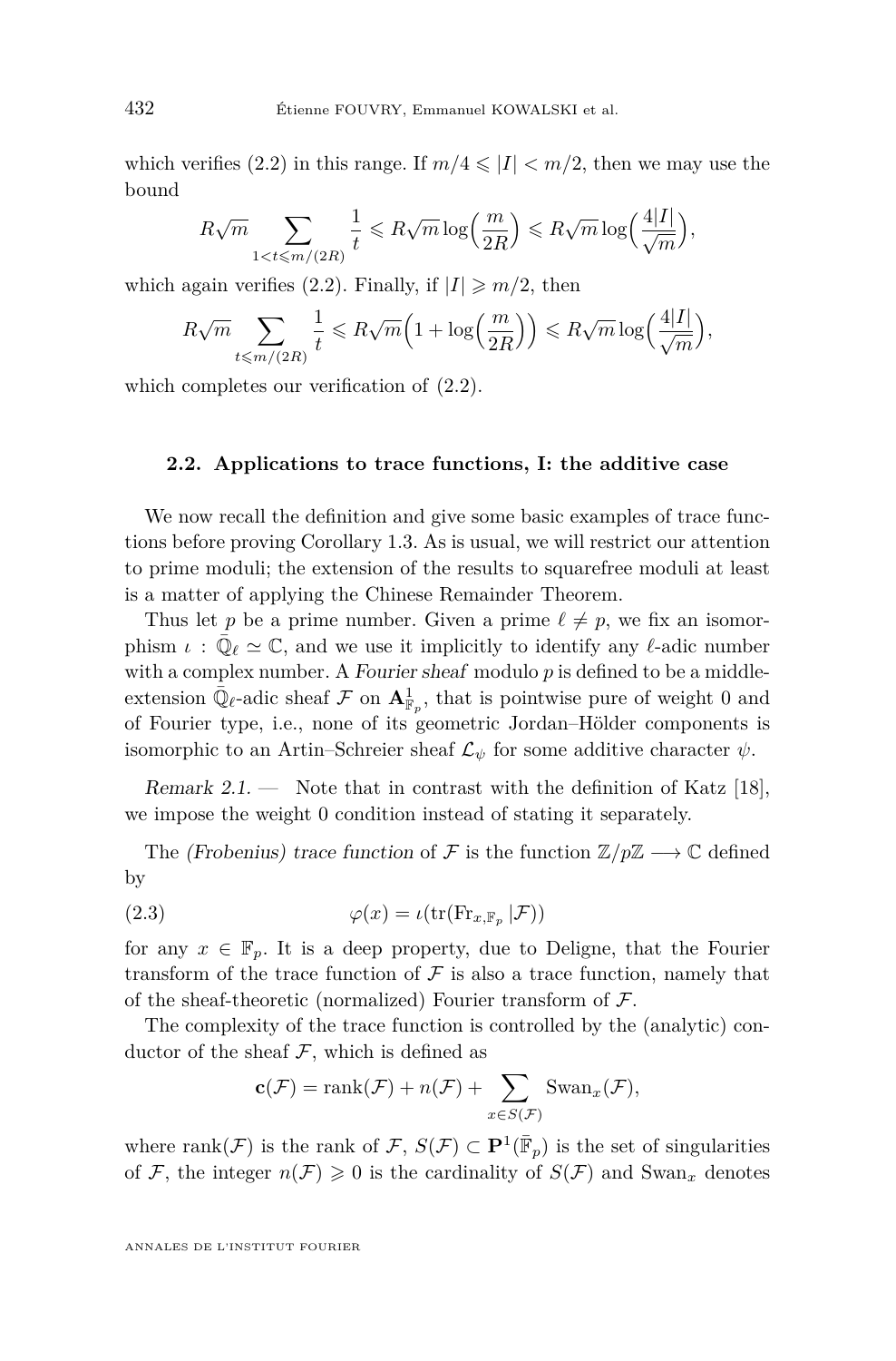the Swan conductor at such a singularity. The conductor is a non-negative integer, and from its properties (see  $[11,$  Prop. 8.2] for  $(2.5)$ ) we have the following inequalities

(2.4) 
$$
\|\varphi\|_{\infty} \leqslant \text{rank}(\mathcal{F}) \leqslant \mathbf{c}(\mathcal{F})
$$

and

<span id="page-11-0"></span>(2.5) 
$$
\mathbf{c}(\widehat{\mathcal{F}}) \leqslant 10 \mathbf{c}(\mathcal{F})^2.
$$

Thus we obtain

(2.6) 
$$
\max(\|\varphi\|_{\infty}, \|\widehat{\varphi}\|_{\infty}) \leq 10 \mathbf{c}(\mathcal{F})^2.
$$

This means that, for instance, Theorem [1.1](#page-3-2) or Theorem [1.2](#page-4-0) can be applied efficiently to a sequence of trace functions modulo primes  $p \to +\infty$ , provided the conductor of the underlying sheaves is bounded independently of *p*.

Example 2.2. — Let  $f_1, f_2 \neq 0, g_1, g_2 \neq 0$  be monic polynomials with integer coefficients such that  $f_1$  is coprime to  $f_2$  and  $g_1$  is coprime to  $g_2$ . Let *p* be a prime number and  $\chi$  a multiplicative character modulo *p*. If  $\chi$ is trivial, we adopt the convention that  $f_1 = f_2 = 1$ . If  $\chi$  is non-trivial, we assume that none of the zeros or poles of  $f_1/f_2$  has order divisible by the order of *χ*. Define the rational functions  $f = f_1/f_2$  and  $g = g_1/g_2$ , and let

$$
\varphi(n) = \chi\big(f(n)\big) e_p\big(g(n)\big)
$$

for  $n \in \mathbb{Z}$  such that

$$
f_1(n)f_2(n)g_2(n) \neq 0 \,(\text{mod } p),
$$

where  $f(n) = f_1(n) \overline{f_2(n)}$  and  $g(n) = g_1(n) \overline{g_2(n)}$  are computed in  $\mathbb{F}_p$ , and let

 $\varphi(n) = 0$ 

if  $f_1(n) f_2(n) g_2(n) = 0 \pmod{p}$ .

For all primes  $p$  large enough, the poles of  $q$  are of order  $\lt p$ . For any such prime, the function  $\varphi$  is the trace function of a middle-extension sheaf F with

$$
\mathbf{c}(\mathcal{F}) \ll \deg(f_1) + \deg(f_2) + \deg(g_1) + \deg(g_2),
$$

where the implied constant is absolute. If  $f$  is not constant modulo  $p$  or if *g* is not a polynomial of degree at most 1, this sheaf is a Fourier sheaf.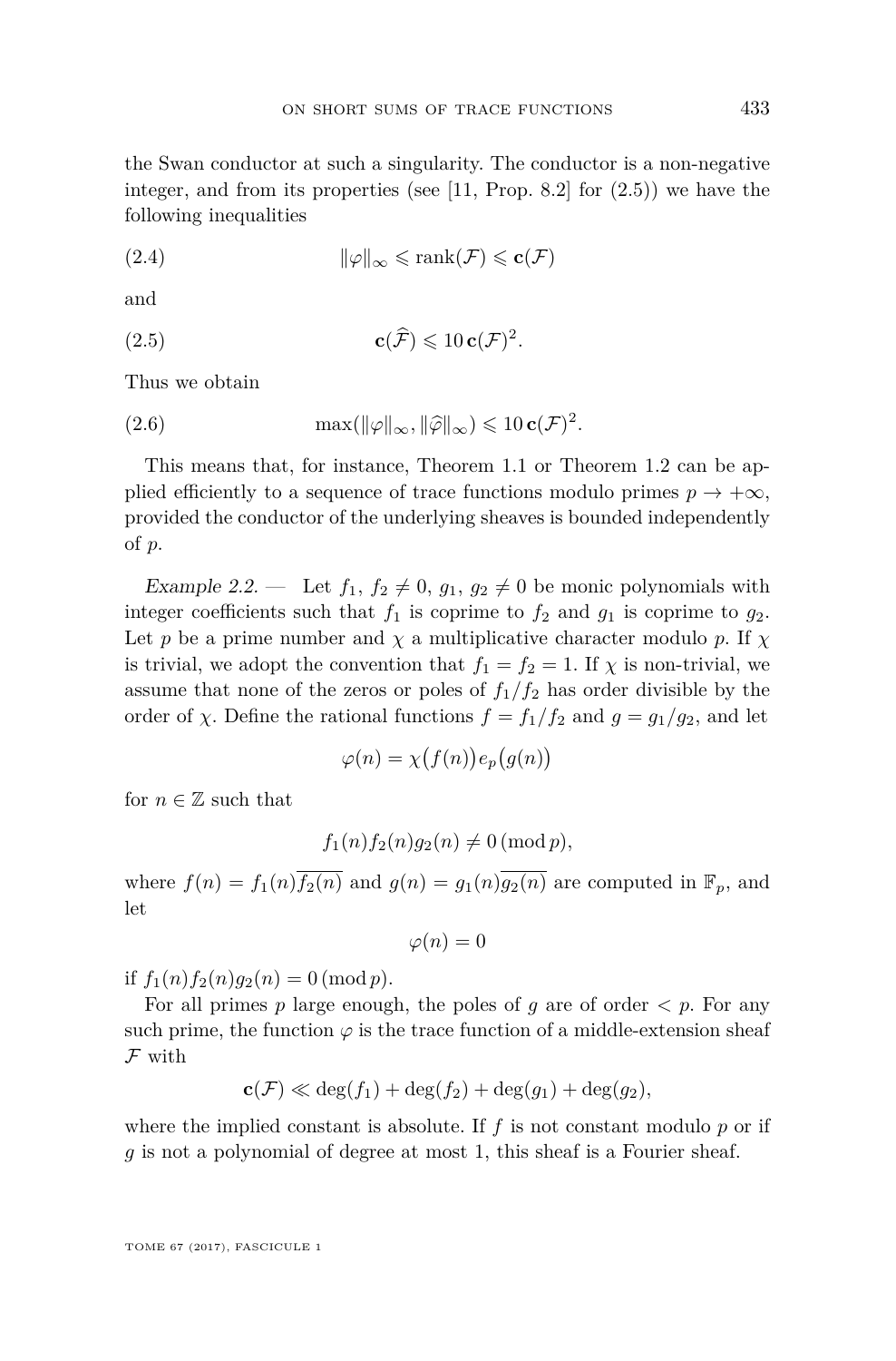Proof of Corollary [1.3.](#page-5-1)

 $(1).$  $(1).$  We can certainly assume that  $\beta(p) < p^{1/2}$  for all p. By the Weyl criterion, we must show that, for any fixed integer  $h \neq 0$ , and for the interval  $I_p$ , the sums

$$
\frac{1}{|I_p|} \sum_{n \in I_p} e_p\big(hf(n)\big)
$$

tend to 0 as  $p \to +\infty$ . For a given p, and a suitable  $\ell$ -adic non-trivial additive character  $\psi$  of  $\mathbb{F}_p$ , there exists a rank 1 sheaf  $\mathcal{F} = \mathcal{L}_{\psi(hf(X))}$  with trace function given by

$$
\varphi(x) = e_p(hf(x))
$$

for all  $x \in \mathbb{F}_p$ . This is a middle-extension sheaf modulo p, which is pointwise pure of weight 0. For  $p$  large enough so that  $hf(X)$  is not a polynomial of degree  $\leq 1$ , this sheaf is a Fourier sheaf. Its conductor satisfies

$$
\mathbf{c}(\mathcal{F}) \leq 1 + (1 + \deg(f_2)) + \sum_{x \text{ pole of } f_2} \text{ord}_x(f_2) + \deg(f_1) \ll 1
$$

for all  $p$  large enough (the first  $1$  is the rank, the singularities are at most at poles of  $f_2$  and at  $\infty$ , the Swan conductor at a pole of  $f_2$  is at most the order of the pole, and at infinity it is at most the order of the pole of *f* at infinity, which is at most the degree of  $f_1$ ). Hence, there exists  $c \geq 1$  such that the trace function  $\varphi$  satisfies

$$
\max(\|\varphi\|_{\infty}, \|\widehat{\varphi}\|_{\infty}) \leqslant c
$$

for all large *p*. By Theorem [1.1,](#page-3-2) we get

$$
\frac{1}{|I_p|} \sum_{n \in I_p} e_p(hf(n)) = \frac{1}{|I_p|} S(\varphi, I_p) \ll \frac{\sqrt{p}}{|I_p|} \log \left(\frac{|I_p|}{p^{1/2}}\right) \ll \frac{\log \beta(p)}{\beta(p)} \to 0
$$

by assumption.

[\(2\)](#page-6-1). — Let  $\theta_p = \theta_{-1,p}$  or  $\theta_{3,p}$ , depending on whether one considers Kloosterman sums or Birch sums. Using the Weyl criterion, and keeping some notation from [\(1\)](#page-5-2), it is enough to show that for any fixed  $d \geq 1$ , we have

$$
\lim_{p \to +\infty} \frac{1}{|I_p|} \sum_{n \in I_p} U_d(2 \cos \theta_p(n)) = 0
$$

where  $U_d \in \mathbb{Z}[X]$  is the Chebyshev polynomial defined by

$$
U_d(2\cos\theta) = \sin((d+1)\theta)/\sin\theta.
$$

By the theory of the Fourier transform of sheaves (see the exposition in  $[18, Ch. 8]$  $[18, Ch. 8]$  and the survey in  $[11, §10.3]$  $[11, §10.3]$ , the function

$$
\varphi(x) = U_d(2\cos\theta_p(x))
$$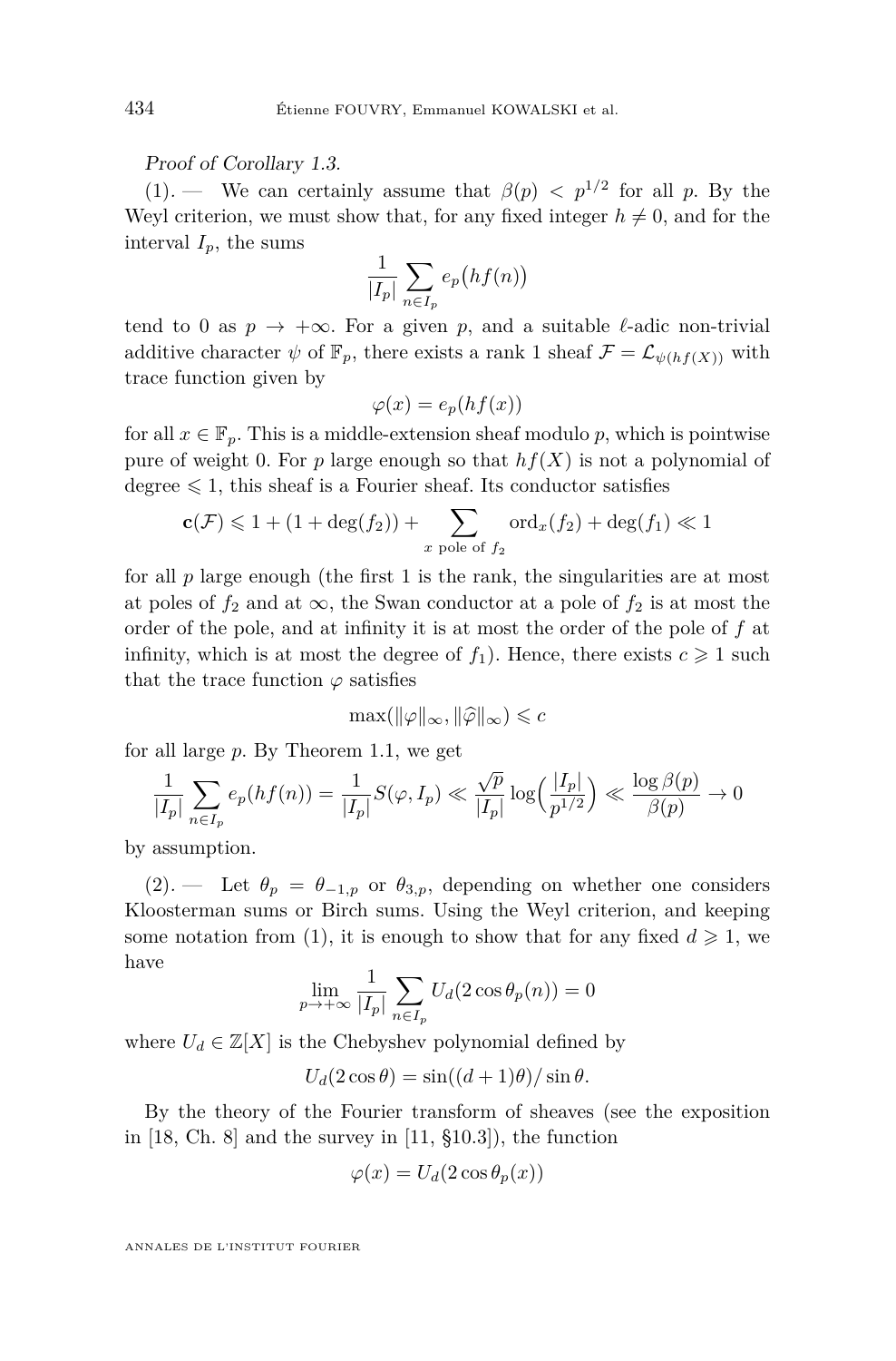is the trace function of an  $\ell$ -adic irreducible middle-extension Fourier sheaf (the symmetric *d*-th power of the rank 2 Kloosterman sheaf or of the Fourier transform of the sheaf  $\mathcal{L}_{\psi(x^3)}$ , which is also of rank 2, both of which are irreducible); this sheaf has rank  $d+1 \geq 2$  on the affine line over  $\mathbb{F}_p$ , and its conductor is bounded by a constant depending only on *d*, and not on *p*. It is therefore a Fourier sheaf with trace function satisfying

$$
\max(\|\varphi\|_{\infty}, \|\widehat{\varphi}\|_{\infty}) \leqslant c
$$

for some *c* depending only on *d*, and hence the desired limit holds again by a direct application of Theorem [1.1.](#page-3-2)

Another interesting and somewhat similar application is the following:

<span id="page-13-0"></span>Proposition 2.3 (Polynomial residues). — Let *β* be a function defined on integers such that  $1 \leq \beta(m) \to +\infty$  as  $m \to +\infty$ . Let  $f \in \mathbb{Z}[X]$  be a non-constant monic polynomial. For all primes *p* large enough, depending on *f* and *β*, and for any interval *I<sub>p</sub>* modulo *p* of size  $|I_p| \geq p^{1/2}\beta(p)$ , there exists  $x \in I_p$  such that  $x = f(y)$  for some  $y \in \mathbb{F}_p$ . In fact, denoting by P the set  $f(\mathbb{F}_p)$  of values of f, the number of such x is  $\sim \delta_f |I_p|$  as  $p \to +\infty$ , where  $\delta_f = |P|/p$ .

Here again, the interest of the result is when  $\beta(m)$  is smaller than  $\log m$ . However, it seems likely that this distribution property should also be true for much shorter intervals (as in the well-known conjecture for quadratic (non)-residues).

Proof. — Let  $\varphi$  be the characteristic function of the set P of values  $f(y)$ for  $y \in \mathbb{F}_p$ . We must show that, for p large enough, we have

$$
\sum_{x \in I_p} \varphi(x) \sim \delta_f |I_p|
$$

(which in particular implies that the left-hand side is  $> 0$  for  $p$  large enough.)

By [\[10,](#page-26-4) Prop. 6.7], if  $p$  is larger than  $\deg(f)$ , there exists a decomposition

$$
\varphi(x) = \sum_i c_i \varphi_i(x)
$$

where the number of terms in the sum and the  $c_i$  are bounded in terms of  $deg(f)$  only, and where  $\varphi_i$  is the trace function of a tame  $\ell$ -adic middleextension sheaf  $\mathcal{F}_i$  with conductor bounded in terms of  $\deg(f)$  only. Moreover,  $\mathcal{F}_1$  is the trivial sheaf with trace function equal to 1, all others are geometrically non-trivial and geometrically isotypic, and

$$
c_1 = \delta_f + O(p^{-1/2}),
$$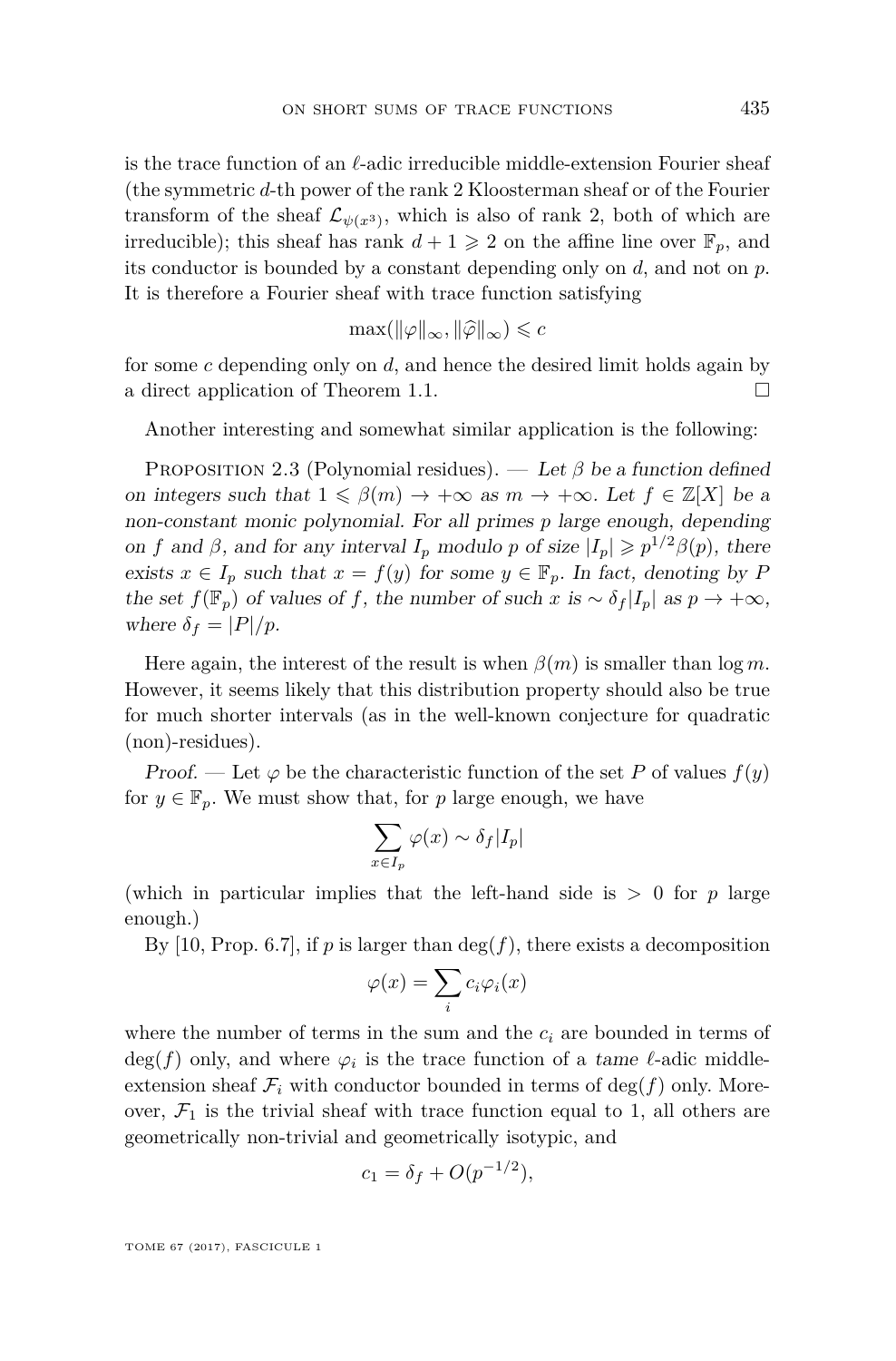where  $\delta_f = |P|/p$  and the implied constant depends only on deg(f). In  $particular, \mathcal{F}_i$ , being tame and geometrically isotypic and non-trivial, is a Fourier sheaf for  $i \neq 1$ . We also note that  $\delta_f \gg 1$  for primes  $p > \deg(f)$ .

This decomposition implies

$$
\sum_{x \in I_p} \varphi(x) = c_1 |I_p| + \sum_{i \neq 1} c_i S(\varphi_i, I_p) = \delta_f |I_p| + \sum_{i \neq 1} c_i S(\varphi_i, I_p) + O(p^{-1/2} |I_p|).
$$

Since the  $\mathcal{F}_i$ , for  $i \neq 1$ , are Fourier sheaves, we get by Theorem [1.1](#page-3-2)

$$
S(\varphi_i, I_p) \ll \sqrt{p} \log \left( \frac{|I_p|}{p^{1/2}} \right) \ll |I_p| \frac{\log \beta(p)}{\beta(p)},
$$

for each  $i \neq 1$ , where the implied constant depends only on deg(*f*). Hence we obtain

$$
\sum_{x\in I_p}\varphi(x)\sim \delta_f|I_p|
$$

uniformly for  $p > \deg(f)$ , since  $\beta(p) \to +\infty$ , which gives the result.

#### <span id="page-14-0"></span>**2.3. Applications to trace functions, II: the multiplicative case**

We consider now a different application of the basic inequality: for a prime  $p$ , we look at the values of trace functions modulo  $p$  on the multiplicative group  $A = \mathbb{F}_p^{\times} \simeq \mathbb{Z}/(p-1)\mathbb{Z}$ . Fixing a generator *g* of *A*, this means that we are now looking at sums over geometric progressions *xg<sup>n</sup>* for *n* in some interval *I* in  $\mathbb{Z}/m\mathbb{Z} = \mathbb{Z}/(p-1)\mathbb{Z}$ . Such sums have also been considered by Korobov, for instance (see, e.g. [\[20,](#page-26-10) Ch. 1, §7]).

We will use the notation and terminology of the previous section, but to avoid confusion we write  $\tau_F$  for the restriction of the trace function of a sheaf  $\mathcal F$  to  $\mathbb F_p^{\times}$ . The discrete Fourier transform becomes the discrete Mellin transform

$$
\widehat{\tau}_{\mathcal{F}}(\chi) = \frac{1}{\sqrt{p-1}} \sum_{x \in \mathbb{F}_p^{\times}} \tau_{\mathcal{F}}(x) \chi(x)
$$

defined for  $\chi$  in the group of multiplicative characters of  $\mathbb{F}_p^{\times}$ . (More precisely, this Mellin transform can be identified with the discrete Fourier transform on  $\mathbb{F}_p^{\times} \simeq \mathbb{Z}/(p-1)\mathbb{Z}$ ; as we are interested in bounds for the maximum of the Fourier transform, we may as well use the multiplicative characters as arguments).

The analogue of Fourier sheaves in this case are the sheaves with "property  $\mathcal{P}$ " of Katz's work on the discrete Mellin transform [\[19,](#page-26-11) Ch. 1].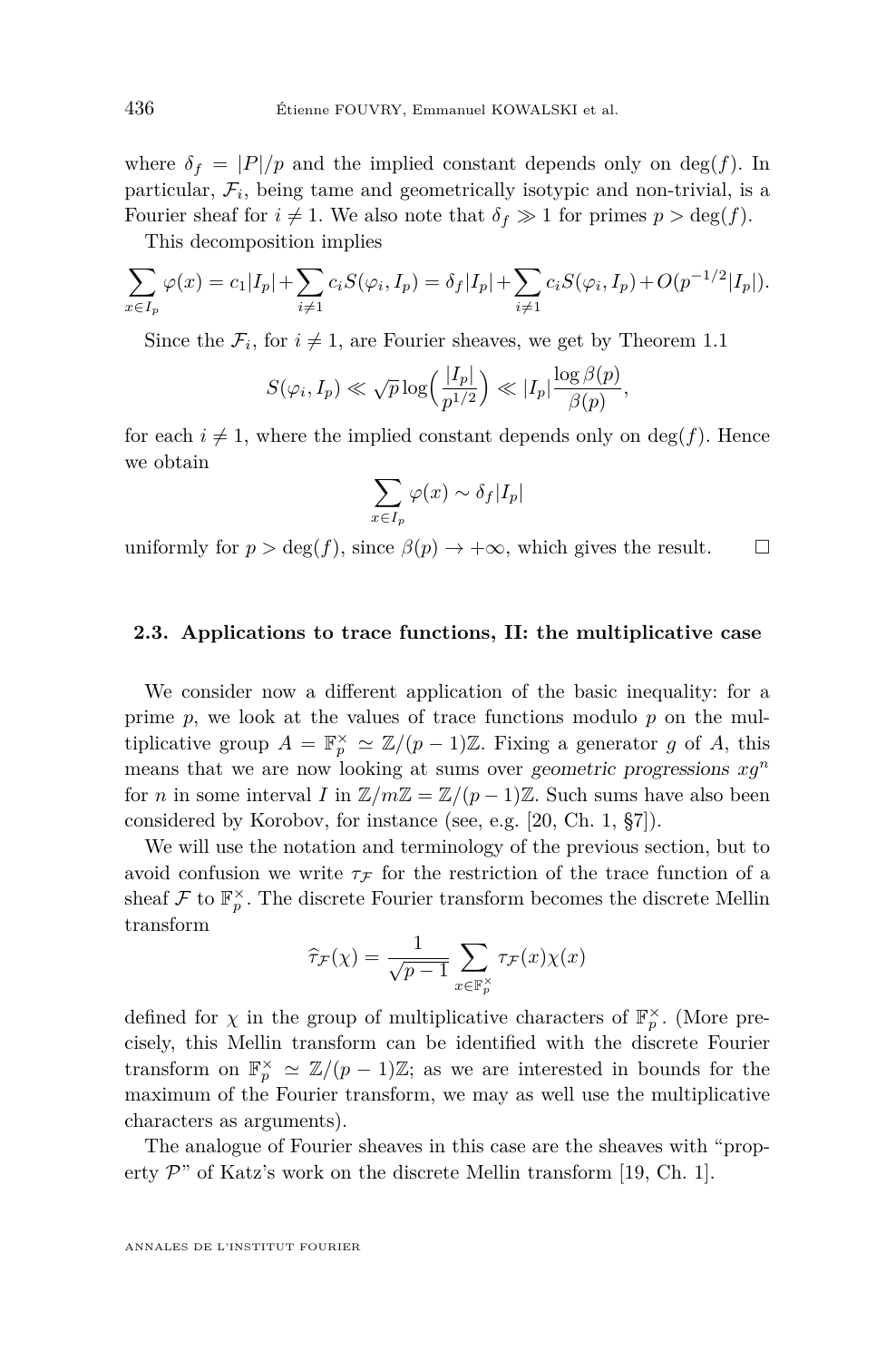<span id="page-15-0"></span>PROPOSITION 2.4. — Let p be a prime number, and let F be an  $\ell$ adic middle extension sheaf modulo *p* with conductor *c*, pointwise pure of weight 0. If no geometric Jordan–Hölder component of  $\mathcal F$  is isomorphic to a Kummer sheaf  $\mathcal{L}_{\chi}$  associated to a multiplicative character  $\chi$ , then the Mellin transform of the trace function  $\tau_F$  is bounded by  $2\sqrt{2}c^2$ , i.e., for any character  $\chi$  of  $\mathbb{F}_p^{\times}$ , we have

$$
\left|\frac{1}{\sqrt{p-1}}\sum_{x\in\mathbb{F}_p^{\times}}\tau_{\mathcal{F}}(x)\chi(x)\right|\leqslant 2\sqrt{2}c^2.
$$

Proof. — This is again a form of the Riemann Hypothesis of Deligne. By the Grothendieck–Lefschetz trace formula, and the assumption on  $\mathcal F$  which ensures the vanishing of  $H_c^2$ , we have

$$
\sum_{x \in \mathbb{F}_p^{\times}} \tau_{\mathcal{F}}(x) \chi(x) = -\text{Tr}(\text{Frob}_{\mathbb{F}_p} \mid H_c^1(\mathbb{G}_m \times \overline{\mathbb{F}}_p, \mathcal{F} \otimes \mathcal{L}_{\chi})).
$$

Then, since the sheaf involved is pointwise mixed of weight 0 on  $\mathbb{G}_m$ , Deligne's Theorem implies that each eigenvalue of the Frobenius acting on  $H_c^1(\mathbb{G}_m \times \mathbb{F}_p, \mathcal{F} \otimes \mathcal{L}_\chi)$  has modulus at most  $\sqrt{p}$ . Thus

$$
\left|\sum_{x\in\mathbb{F}_p^{\times}}\tau_{\mathcal{F}}(x)\chi(x)\right|\leqslant (\dim H^1_c(\mathbb{G}_m\times\bar{\mathbb{F}}_p,\mathcal{F}\otimes{\mathcal L}_{\chi})))\sqrt{p}.
$$

Let  $U \subset \mathbb{G}_m$  be the maximal dense open subset where  $\mathcal F$  is lisse. By the Euler–Poincaré characteristic formula, we have

$$
\dim H_c^1(\mathbb{G}_m \times \bar{\mathbb{F}}_p, \mathcal{F} \otimes \mathcal{L}_{\chi}) = -\chi_c(\mathbb{G}_m \times \bar{\mathbb{F}}_p, \mathcal{F} \otimes \mathcal{L}_{\chi})
$$
\n
$$
= \text{Swan}_0(\mathcal{F} \otimes \mathcal{L}_{\chi}) + \text{Swan}_{\infty}(\mathcal{F} \otimes \mathcal{L}_{\chi}) + \sum_{x \in (\mathbb{G}_m - U)} (\text{drop}_x(\mathcal{F} \otimes \mathcal{L}_{\chi})) + \text{Swan}_x(\mathcal{F} \otimes \mathcal{L}_{\chi}))
$$

(see, e.g. [\[19,](#page-26-11) p. 67]). Since  $\mathcal{L}_{\chi}$  is tame of rank 1, we have  $\text{Swan}_{x}(\mathcal{F}\otimes\mathcal{L}_{\chi})=$  $\text{Swan}_x(\mathcal{F})$  for all x, and therefore

$$
\mathrm{Swan}_0(\mathcal{F}\otimes \mathcal{L}_{\chi}) + \mathrm{Swan}_{\infty}(\mathcal{F}\otimes \mathcal{L}_{\chi}) + \sum_{x\in (\mathbb{G}_m - U)} \mathrm{Swan}_x(\mathcal{F}\otimes \mathcal{L}_{\chi}) \leqslant \mathbf{c}(\mathcal{F}) = c.
$$

Furthermore, we have  $\text{drop}_x(\mathcal{F} \otimes \mathcal{L}_\chi) \leq \text{rank}(\mathcal{F}) \leq c$  for all *x*, and at most *c* points occur where it is non-zero. Thus we derive

$$
\dim H_c^1(\mathbb{G}_m \times \bar{\mathbb{F}}_p, \mathcal{F} \otimes \mathcal{L}_\chi) \leqslant c + c^2 \leqslant 2c^2.
$$

Finally, since  $\sqrt{p} \leqslant \sqrt{p}$  $\sqrt{2}$  $\sqrt{p-1}$  for all primes *p*, we deduce the result.  $□$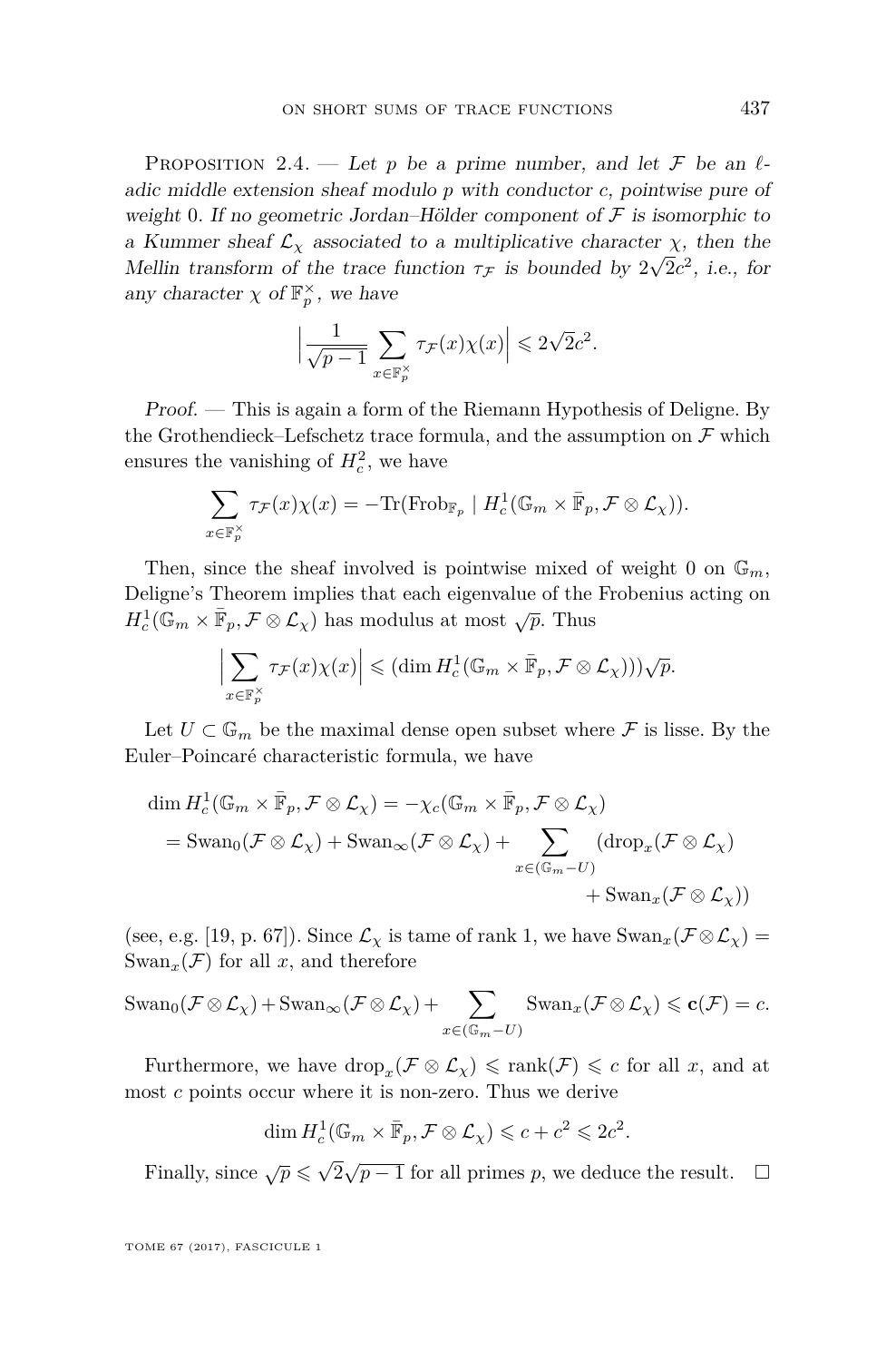COROLLARY 2.5. — Let  $c \geq 1$ , let p be a prime number, and let F be an  $\ell$ -adic middle extension sheaf modulo  $p$ , pointwise pure of weight 0, with no Kummer sheaf as a geometric Jordan–Hölder component. Assume that the conductor of  $\mathcal F$  is  $\leqslant c$ .

Let  $g \in \mathbb{F}_p^{\times}$  be a generator of  $\mathbb{F}_p^{\times}$  and let  $x \in \mathbb{F}_p^{\times}$  be given. For any interval *I* in  $\mathbb{Z}/(p-1)\mathbb{Z}$ , we have

$$
\Bigl|\sum_{n\in I}\tau_{\mathcal{F}}(xg^n)\Bigr|\leqslant 2\sqrt 2 c^2\sqrt{p-1}\log\Bigl(4e^8\frac{|I|}{\sqrt{p-1}}\Bigr).
$$

This follows immediately by combining Proposition [2.4](#page-15-0) and Theorem [1.1](#page-3-2) with  $m = p - 1$ .

From this result, we can deduce equidistribution statements exactly similar to Corollary [1.3,](#page-5-1) with geometric progressions replacing intervals, since the sheaves used in the proof are in fact geometrically irreducible and are not Kummer sheaves.

Proposition [2.3](#page-13-0) also extends with some restriction on the polynomial:

PROPOSITION 2.6. — Let  $\beta$  be a function defined on integers such that  $1 \leq \beta(n) \to +\infty$  as  $n \to +\infty$ . Let  $f \in \mathbb{Z}[X]$  be a non-constant squarefree monic polynomial. For all primes *p* large enough, depending on *f* and *β*, for any primitive root *g* modulo *p*, and for any interval  $I_p$  in  $\mathbb{Z}/(p-1)\mathbb{Z}$  of size  $|I_p| \geq (p-1)^{1/2}\beta(p)$ , there exists  $n \in I_p$  such that  $g^n = f(y)$  for some  $y \in \mathbb{F}_p^{\times}$ .

The only change in the proof of the previous case is that we must ensure that the sheaves  $\mathcal{F}_i$  for  $i \neq 1$  appearing there have no Kummer sheaf as Jordan–Hölder component, for *p* large enough. This is indeed the case because the assumption that *f* is squarefree implies first that *f* is squarefree modulo *p* for *p* large enough, and from this follows for each such prime that each  $\mathcal{F}_i$  is lisse at 0 (see [\[10,](#page-26-4) Prop. 6.7]), which is not the case of  $\mathcal{L}_{\chi}$ .

#### **3. The Fourier transfer principle**

#### **3.1. The basic principle**

In this section we provide a quantitative version of the transfer principle discussed in Section [1.2.](#page-3-3) The idea is to estimate a sum

$$
\sum_{t\in I}\widehat{\varphi}(t)
$$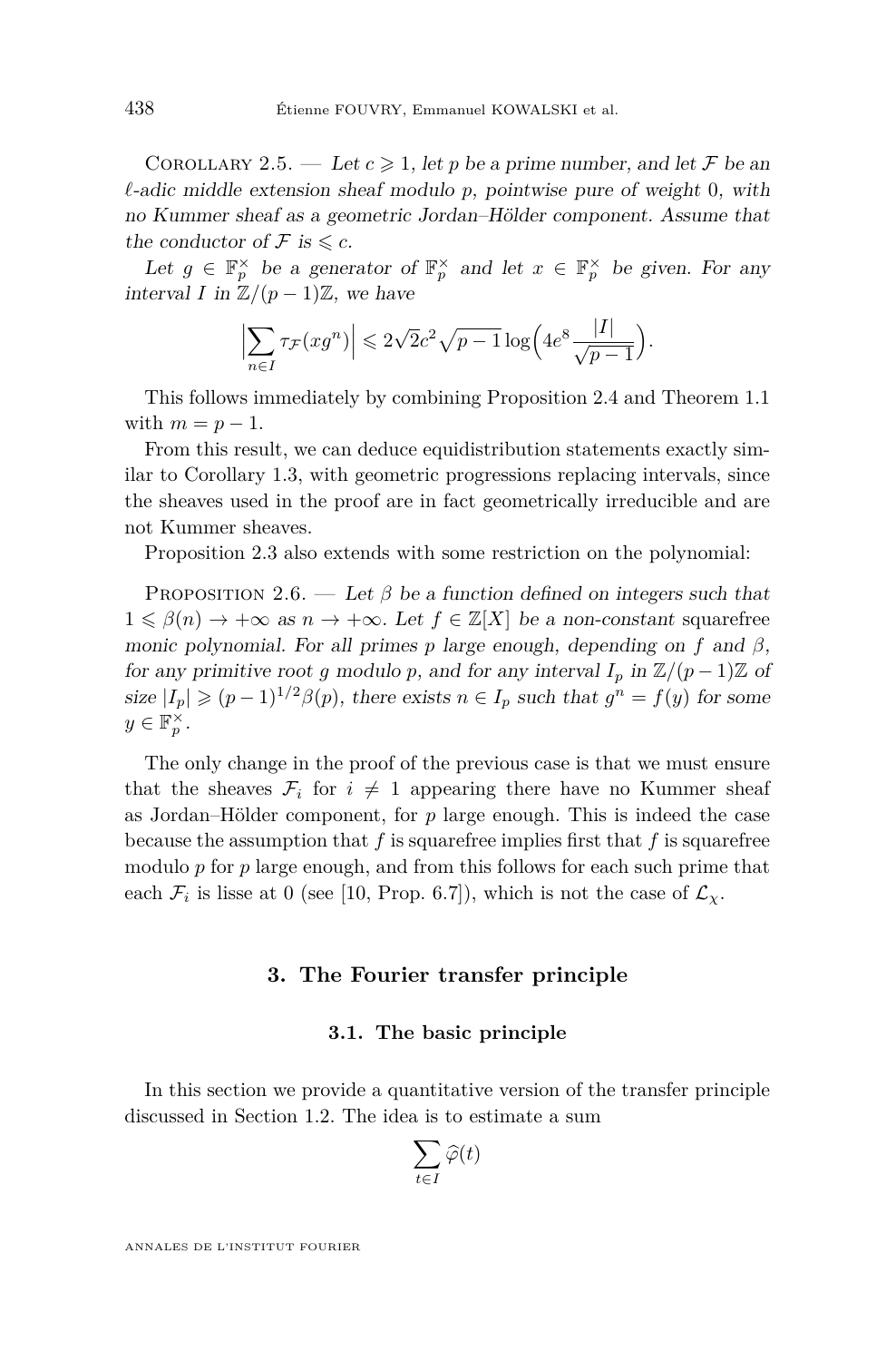by beginning with an application of the completion method in a smooth form, followed however by a summation by parts that allows us to exploit bounds for short sums of the original function *ϕ*.

<span id="page-17-3"></span>PROPOSITION 3.1. — Let  $m \geq 2$  be an integer and let

 $\varphi : \mathbb{Z}/m\mathbb{Z} \longrightarrow \mathbb{C}$ 

be an arbitrary function. Let  $c \geq 1$  be such that

$$
\max(\|\varphi\|_{\infty}, \|\widehat{\varphi}\|_{\infty}) \leqslant c.
$$

For any *N* with  $|N| \leq m/2$ , and for any  $U \in [1/m, N/(2m)]$ , we have

$$
\begin{split} |S(\hat{\varphi},N)|&\ll cmU + c\frac{N}{\sqrt{m}} + \frac{cN}{m^3U^3}\\ &+\frac{N}{\sqrt{m}}\int_1^{m/2}\Big(|S(\varphi,t)|+|S(\varphi,-t)|\Big)\min\Big(\frac{N}{m},\frac{1}{t},\frac{1}{t^4U^3}\Big)dt, \end{split}
$$

where the implied constant is absolute.

Proof. — We will view  $\varphi$  as a function on  $\mathbb Z$  which is periodic modulo m. We consider the case of positive *N* with  $1 \leq N \leq m/2$ , the negative case being entirely similar.

Let  $U \in [1/m, N/(2m)] \subset (0, 1/4]$  be some parameter. We fix a smooth function  $\Psi : [0,1] \longrightarrow [0,1]$  with compact support contained in  $[U, N/m +$  $U \subset [0,1]$ , such that

- For  $x \in [2U, N/m]$  we have  $\Psi(x) = 1$ .
- The function  $\Psi$  is increasing on the interval  $[U, 2U]$  and decreasing on the interval  $[N/m, N/m + U]$ ,
- For any integer  $l \geqslant 0$ , we have

<span id="page-17-1"></span><span id="page-17-0"></span>
$$
\Psi^{(l)}(\alpha) \ll_l U^{-l}.
$$

We extend  $\Psi$  to a 1-periodic function on  $\mathbb R$  and consider its Fourier expansion

(3.1) 
$$
\Psi(\alpha) = \sum_{h \in \mathbb{Z}} \widehat{\Psi}(h)e(-h\alpha),
$$

with

(3.2) 
$$
\widehat{\Psi}(h) = \int_{[0,1]} \Psi(\alpha)e(h\alpha)d\alpha.
$$

The properties of the derivatives of  $\Psi$  immediately imply the following bounds for its Fourier coefficients

<span id="page-17-2"></span>(3.3) 
$$
\widehat{\Psi}(0) = \frac{N-1}{m} + O(U) = O\left(\frac{N}{m}\right),
$$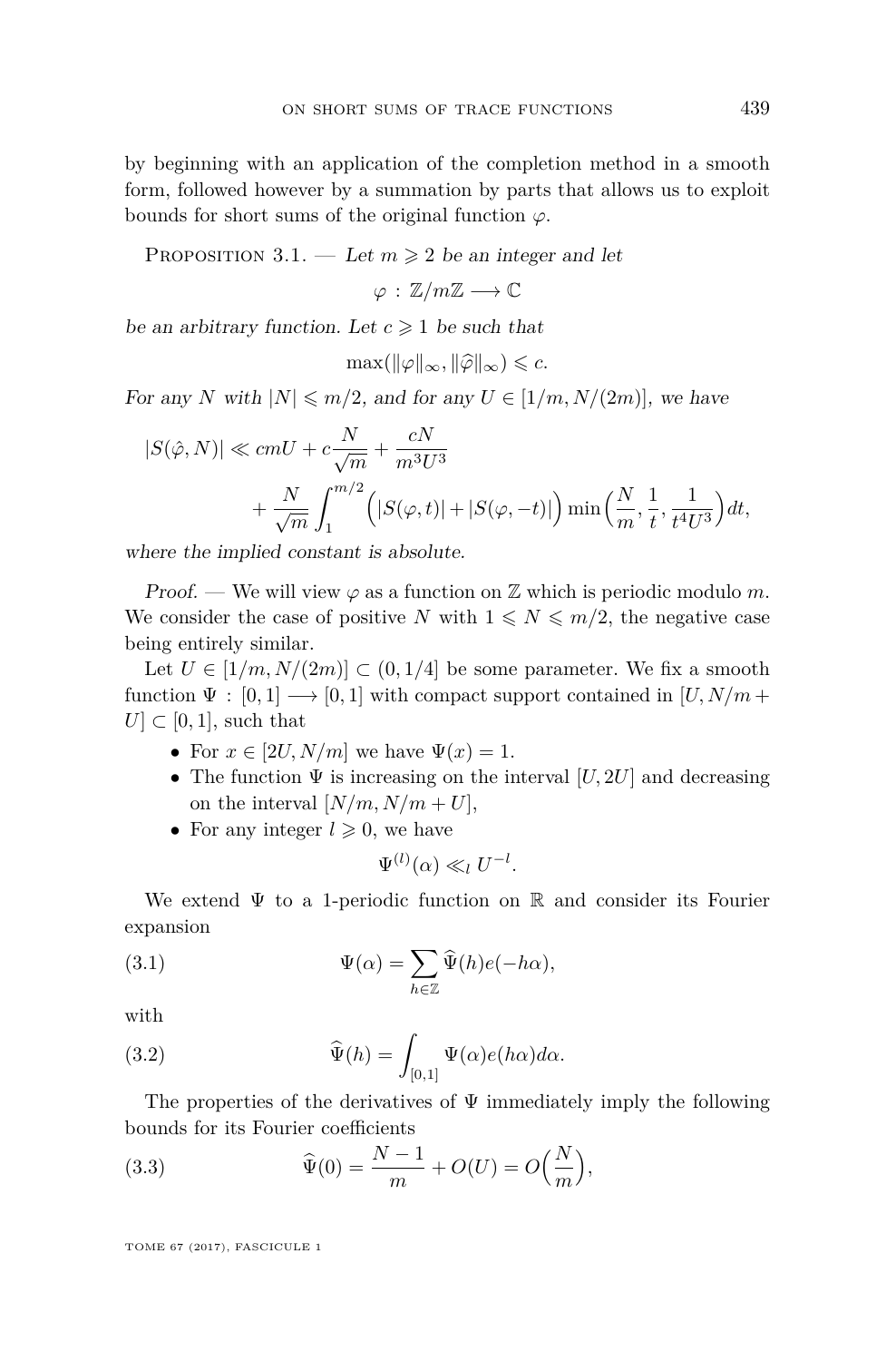and

<span id="page-18-0"></span>(3.4) 
$$
\widehat{\Psi}(h) \ll_A \min\left(\frac{N}{m}, \frac{1}{|h|}(U|h|)^{-A}\right)
$$

for any  $h \neq 0$  and any  $A \geq 0$ . Indeed, this follows from the definition of the Fourier coefficients using repeated integrations by parts and the fact that  $\Psi$  is supported in an interval of length  $\ll N/m$ , whereas the derivatives of Ψ are supported in the union of two intervals of length *U*.

Now, we observe furthermore that the expression [\(3.2\)](#page-17-0) defines a smooth function of *h* on the whole real line (namely, the Fourier transform of Ψ seen as a function on R). We have then

<span id="page-18-2"></span>(3.5) 
$$
\widehat{\Psi}'(h) = 2\pi i \int_{[0,1]} \alpha \Psi(\alpha) e(h\alpha) d\alpha \ll \left(\frac{N}{m}\right)^2,
$$

for all *h* and moreover, for  $h \neq 0$ , we have (after integrating by parts  $A \geq 1$ times as in  $(3.4)$ 

<span id="page-18-3"></span>(3.6) 
$$
\widehat{\Psi}'(h) \ll_A \frac{N}{m|h|} (U|h|)^{-A+1}.
$$

We now begin the estimation of the partial sums of  $\hat{\varphi}$ . We have

<span id="page-18-1"></span>(3.7) 
$$
\sum_{1 \leq n \leq N} \widehat{\varphi}(n) = \sum_{0 \leq n < m} \widehat{\varphi}(n) \Psi\left(\frac{n}{m}\right) + O\left(\|\widehat{\varphi}\|_{\infty} m U\right) = m^{1/2} \sum_{h \in \mathbb{Z}} \widehat{\Psi}(h) \varphi(h) + O\left(c m U\right),
$$

where the implied constant is absolute, and where the second step (a version of the Plancherel formula) follows upon using the Fourier expansion [\(3.1\)](#page-17-1).

By  $(3.3)$ , the term  $h = 0$  in  $(3.7)$  equals

$$
\sqrt{m}\varphi(0)\left(\frac{N-1}{m}+O(U)\right)\ll \|\varphi\|_{\infty}\frac{N}{\sqrt{m}}\ll \frac{cN}{\sqrt{m}}.
$$

Next consider the contribution of the positive values of *h*. By partial summation, these terms contribute

$$
\begin{aligned} &-\sqrt{m}\int_{1^{-}}^{\infty}S(\varphi,t)\widehat{\Psi}'(t)dt\\ &\ll \sqrt{m}\Big(\frac{N^2}{m^2}\int_{1}^{m/N}|S(\varphi,t)|dt\\ &+\frac{N}{m}\int_{m/N}^{1/U}\frac{|S(\varphi,t)|}{t}dt+\frac{N}{mU^3}\int_{1/U}^{\infty}\frac{|S(\varphi,t)|}{t^4}dt\Big), \end{aligned}
$$

upon using the estimate [\(3.5\)](#page-18-2) in the range  $t \le m/N$ , and the estimate [\(3.6\)](#page-18-3) with  $A = 1$  in the range  $m/N \leq t \leq 1/U$  and with  $A = 4$  when  $t > 1/U$ .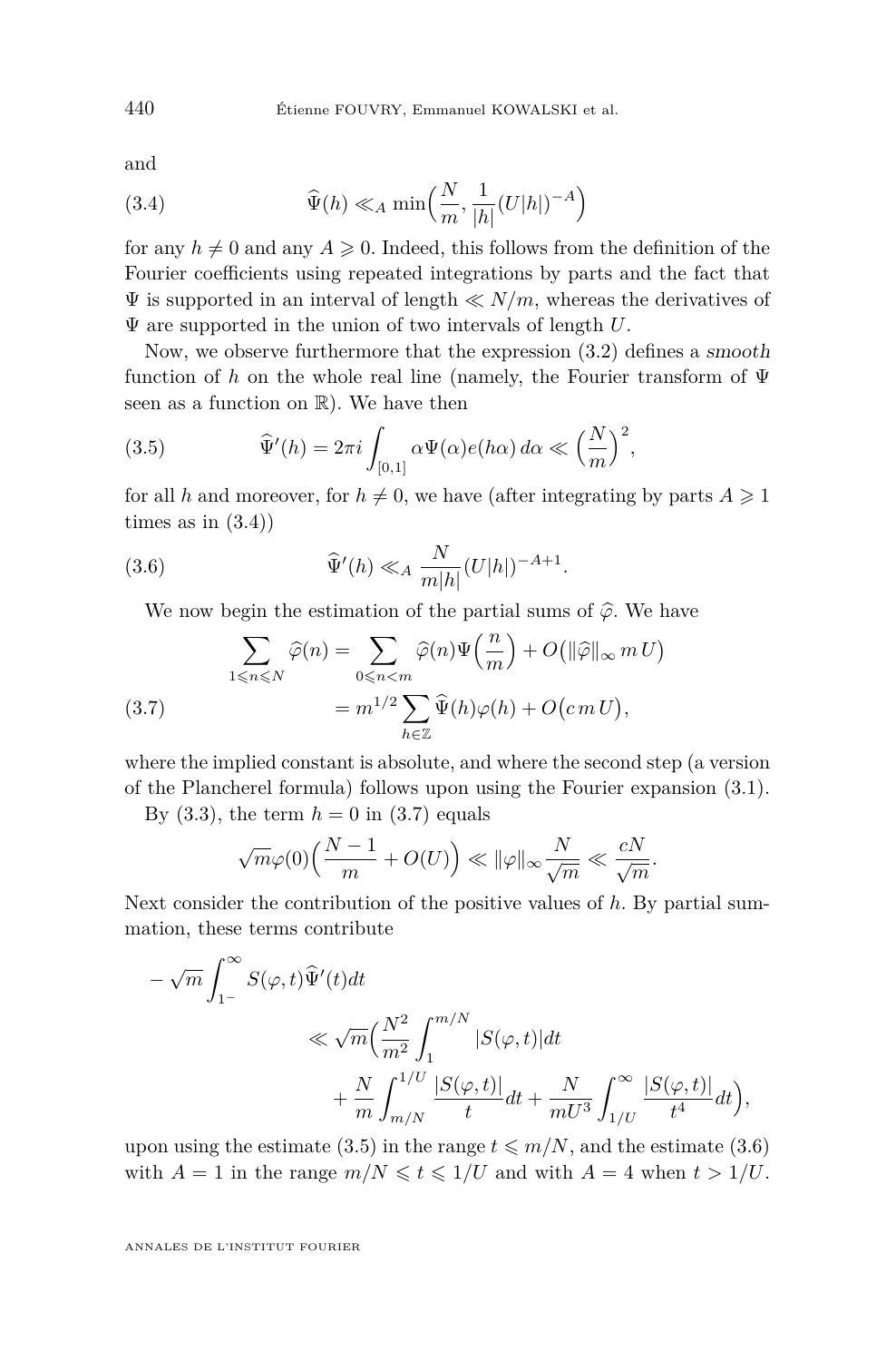An analogous estimate holds for the contribution of negative *h* to [\(3.7\)](#page-18-1), and gathering these estimates together we obtain

$$
|S(\widehat{\varphi}, N)| \ll cmU + c\frac{N}{\sqrt{m}} + \frac{N}{\sqrt{m}}\int_1^\infty \left( |S(\varphi, t)| + |S(\varphi, -t)| \right) \min\left(\frac{N}{m}, \frac{1}{t}, \frac{1}{t^4U^3}\right) dt.
$$

To complete the proof of the proposition, it remains to bound the portion of the integral with  $t > m/2$ . Write  $t > m/2$  as  $t = u + km$  where  $k \ge 1$  is an integer, and  $|u| \leq m/2$ . Then by dividing the intervals [1, t] and [-t, -1] into complete intervals of length  $m$  with intervals of length  $|u|$  left over we see that

$$
|S(\varphi, t)| + |S(\varphi, -t)| \ll |S(\varphi, u)| + |S(\varphi, -u)| + \frac{ct}{\sqrt{m}},
$$

since the sum of  $\varphi$  over a complete interval is  $\leqslant c\sqrt{m}$  in size. It follows that the terms  $t > m/2$  in the integral contribute

$$
\ll \frac{N}{\sqrt{m}} \Big( \int_{m/2}^{\infty} \frac{ct}{\sqrt{m}} \frac{dt}{t^4 U^3} + \int_{1}^{m/2} (|S(\varphi, u)| + |S(\varphi, -u)|) \sum_{k=1}^{\infty} \frac{1}{(km)^4 U^3} du \Big)
$$
  

$$
\ll \frac{cN}{m^3 U^3} + \frac{N}{\sqrt{m}} \int_{1}^{m/2} (|S(\varphi, u)| + |S(\varphi, -u)|) \frac{du}{m^4 U^3}.
$$

The proposition follows.  $\Box$ 

We are now ready for the proof of Theorem [1.2.](#page-4-0)

Proof of Theorem  $1.2.$  — We first demonstrate  $(1.9)$ , by an application of Proposition [3.1.](#page-17-3) To estimate the integral in Proposition [3.1,](#page-17-3) we bound  $|S(\varphi, t)| + |S(\varphi, -t)|$  for  $1 \le t \le m/2$  by

$$
\max_{t \le m/N} \left( |S(\varphi, t)| + |S(\varphi, -t)| \right) \le c \frac{m}{N} \Delta \left( \varphi, \frac{m}{N} \right),
$$

and

$$
\max_{m/2 \geq t \geq m/N} \frac{1}{t} \Big( |S(\varphi, t)| + |S(\varphi, -t)| \Big) \leqslant c \Delta \Big( \varphi, \frac{m}{N} \Big).
$$

Thus, it follows that

$$
|S(\widehat{\varphi}, N)| + |S(\widehat{\varphi}, -N)| \ll cmU + c\frac{N}{\sqrt{m}} + \frac{cN}{m^3U^3} + c\frac{N}{\sqrt{m}}\frac{1}{U}\Delta\Big(\varphi, \frac{m}{N}\Big).
$$

Now choose  $U = N^{\frac{1}{2}} m^{-\frac{3}{4}} \Delta(\varphi, m/N)^{\frac{1}{2}}$ ; since  $\Delta(\varphi, m/N) \geq 1/\sqrt{m}$ , it follows that  $U \ge N^{\frac{1}{2}}m^{-1} \ge 1/m$ , and we may also assume that  $U \le N/(2m)$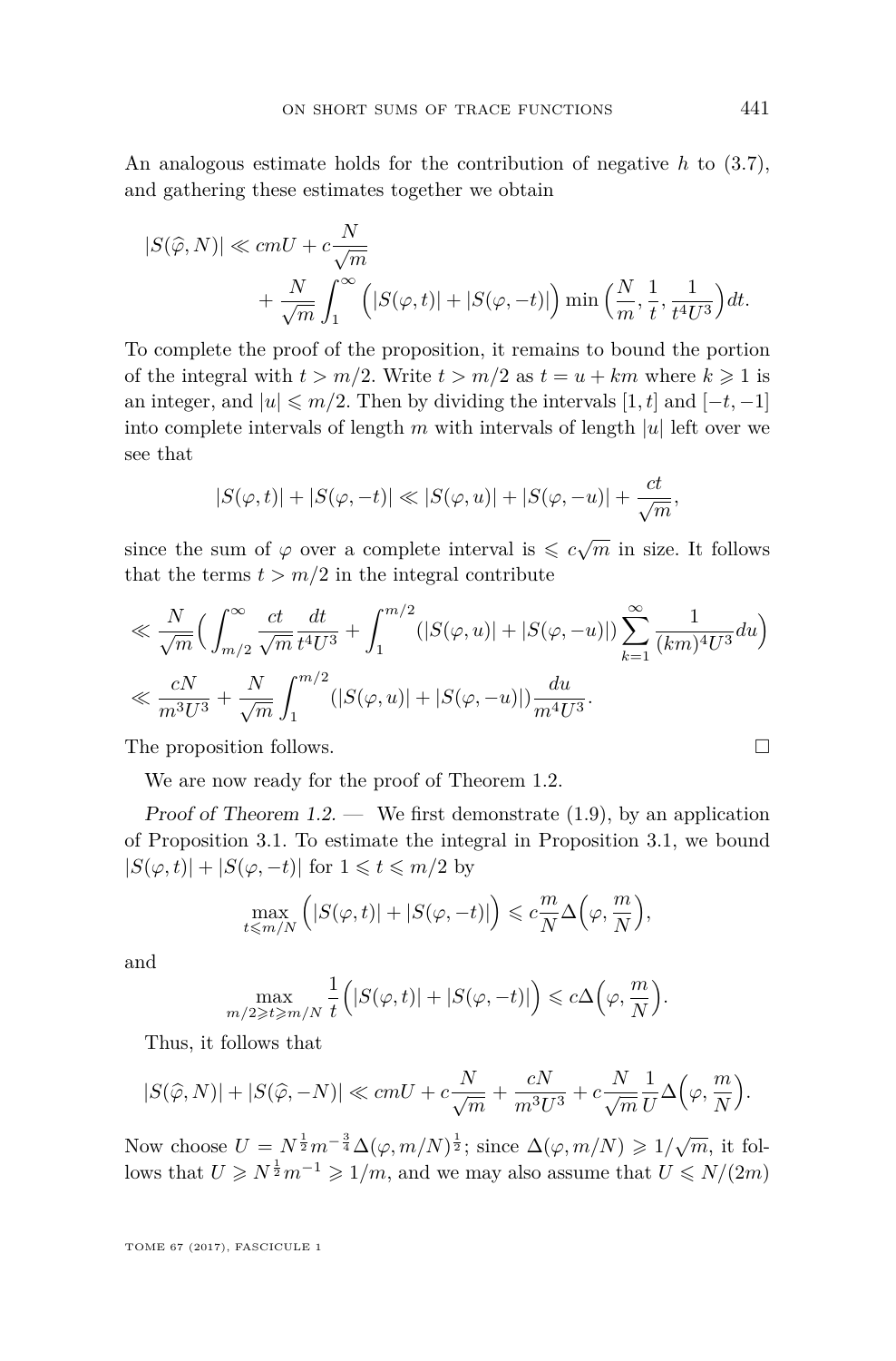else the estimate [\(1.9\)](#page-4-1) holds trivially. Thus our bound above applies, and it gives (noting that  $\Delta(\varphi, m/N)/(\sqrt{m}U) \geq 1/(mU) \geq 1/(mU)^3$ )

$$
|S(\widehat{\varphi}, N)| + |S(\widehat{\varphi}, -N)| \ll c\sqrt{N}m^{\frac{1}{4}}\Delta\left(\varphi, \frac{m}{N}\right)^{\frac{1}{2}} + c\frac{N}{\sqrt{m}}
$$
  

$$
\ll c\sqrt{N}m^{\frac{1}{4}}\Delta\left(\varphi, \frac{m}{N}\right)^{\frac{1}{2}}.
$$

Thus we have established [\(1.9\)](#page-4-1), and with it in hand, it is a simple matter to verify the second assertion of the theorem. If  $t \leq N$ , then by [\(1.9\)](#page-4-1) we obtain

$$
\frac{1}{cN}\Big(|S(\widehat{\varphi},t)|+|S(\widehat{\varphi},-t)|\Big)\ll \frac{\sqrt{t}m^{\frac{1}{4}}}{N}\Delta\Big(\varphi,\frac{m}{t}\Big)^{\frac{1}{2}}\ll \frac{m^{\frac{1}{4}}}{\sqrt{N}}\Delta\Big(\varphi,\frac{m}{N}\Big)^{\frac{1}{2}},
$$

since  $\Delta(\varphi, m/t)$  is a non-decreasing function of *t*. Finally if  $N \leq t \leq m/2$ then

$$
\frac{1}{ct} \Big( |S(\widehat{\varphi}, t)| + |S(\widehat{\varphi}, -t)| \Big) \ll \frac{m^{\frac{1}{4}}}{\sqrt{t}} \Delta \Big( \varphi, \frac{m}{t} \Big)^{\frac{1}{2}} \n= m^{-\frac{1}{4}} \Big( \frac{m}{t} \Delta \Big( \varphi, \frac{m}{t} \Big) \Big)^{\frac{1}{2}} \le m^{-\frac{1}{4}} \Big( \frac{m}{N} \Delta \Big( \varphi, \frac{m}{N} \Big) \Big)^{\frac{1}{2}},
$$

since  $(m/t)\Delta(\varphi, m/t)$  is a non-increasing function of *t*. Combining these estimates, and noting that  $1/\sqrt{m}$  is smaller than  $(m^{\frac{1}{4}}/\sqrt{N})\Delta(\varphi, m/N)^{\frac{1}{2}}$ , we obtain the theorem.  $\Box$ 

#### **3.2. Applications**

<span id="page-20-0"></span>We will prove quantitative versions of Corollary [1.5,](#page-6-0) in the sense of specifying the value of the quantity  $\delta > 0$  that appears there. The argument splits naturally in two cases, depending on whether the character  $\chi$  in  $(1.11)$ is trivial or not. We begin with the former case, where we can in fact work with an arbitrary squarefree modulus  $m \geq 1$ .

<span id="page-20-1"></span>THEOREM 3.2. — Let  $m \geq 1$  be a squarefree integer. Let  $P \in (\mathbb{Z}/m\mathbb{Z})[X]$ be a polynomial of degree  $d \geq 3$  with invertible leading coefficient. Let  $\varphi : \mathbb{Z}/m\mathbb{Z} \longrightarrow \mathbb{C}$  be defined by

$$
\varphi(n) = e_m(P(n))
$$

and let

$$
\widehat{\varphi}(n) = \frac{1}{m^{1/2}} \sum_{1 \leq h \leq m} e_m(P(h) + nh)
$$

be its Fourier transform.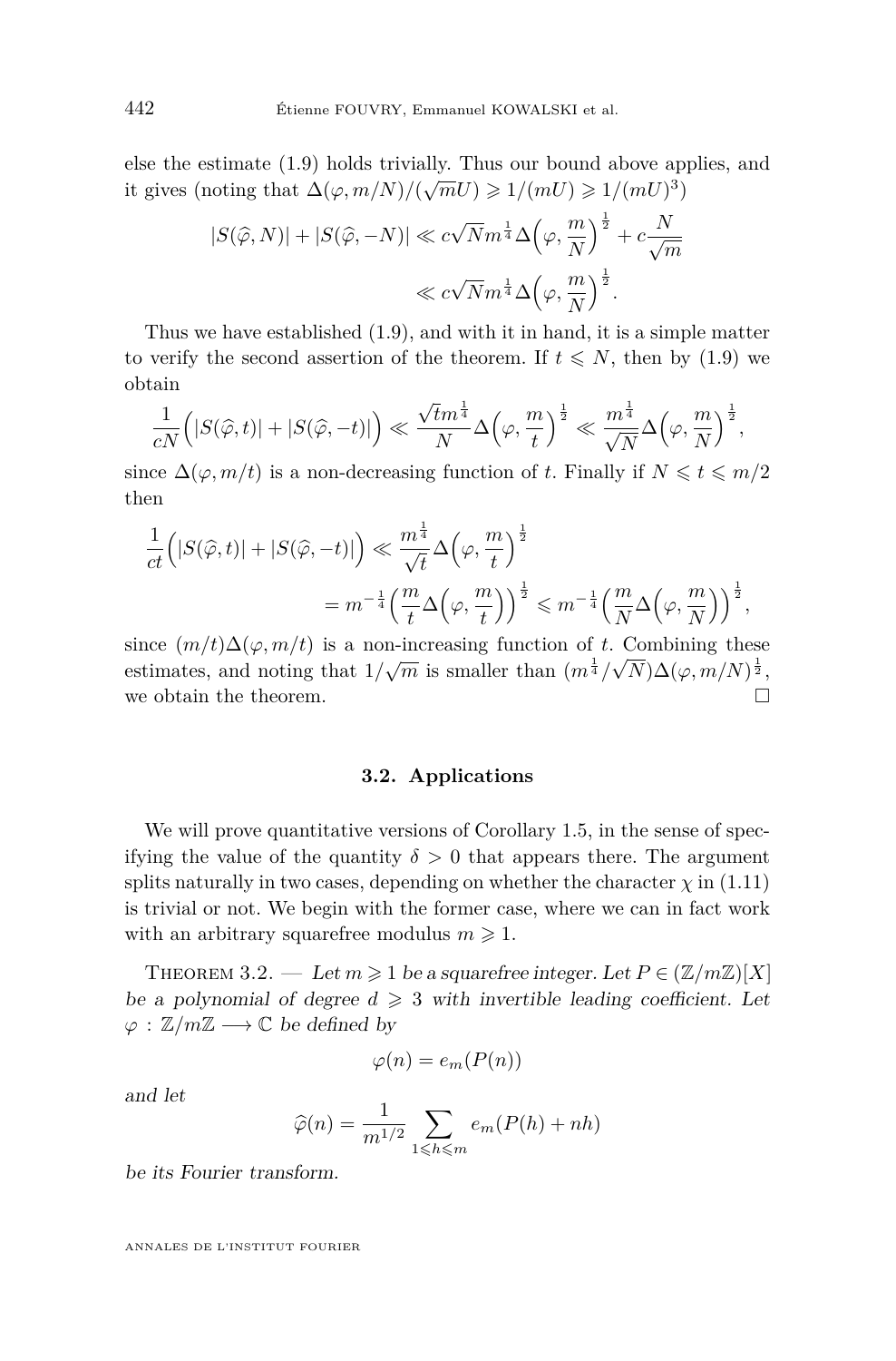For any  $\eta < 1/(2^d - 2)$  there exist  $\delta > 0$  depending only on  $\eta$  such that if  $N \geqslant m^{1/2 - \eta}$ , we have

$$
\sum_{1 \leq n \leq N} \widehat{\varphi}(n) \ll N^{1-\delta},
$$

where the implied constant depends only on *η* and *d*.

Proof. — We begin by noting that a combination of the Weil bound for exponential sums with additive characters and of the Chinese Remainder Theorem shows that

<span id="page-21-0"></span>
$$
|\widehat{\varphi}(t)| \leqslant (d-1)^{\omega(m)} \ll m^{\varepsilon}
$$

for any  $\varepsilon > 0$  and any  $t \in \mathbb{Z}/m\mathbb{Z}$ , where the implied constant depends only on  $\varepsilon$  and *d* (we use here the fact that *P* is of degree *d* modulo any prime divisor of *m*, since we assume that the leading coefficient is invertible modulo *m*). In particular, we get

(3.8) 
$$
c = \max(||\varphi||_{\infty}, ||\widehat{\varphi}||_{\infty}) \ll m^{\varepsilon}.
$$

Let  $\kappa = 1/2^{d-1}$ . The key ingredient is the Weyl bound

(3.9) 
$$
\left|\sum_{1 \leq h \leq H} e_m(P(h))\right| \ll H^{1+\varepsilon} \left(\frac{1}{H} + \frac{m}{H^d}\right)^{\kappa}
$$

valid for an arbitrary  $\varepsilon > 0$  and  $1 \leq H \leq m$ , with an implied constant that depends only on *d* and *ε* (see [\[17,](#page-26-12) Lemma 20.3] or [\[23,](#page-26-13) Lemma 2.4], and for recent bounds that are much stronger for large *d*, see [\[24,](#page-26-14) Th. 1.5]). This implies that for  $1 \leq t \leq m/2$ , we have

$$
|S(\varphi,\pm t)| \ll \min\Bigl(|t|,|t|^{1+\varepsilon}\Bigl(\frac{1}{|t|}+\frac{m}{|t|^d}\Bigr)^{\kappa}\Bigr)
$$

for any  $\varepsilon > 0$ , where the implied constant depends on *d* and  $\varepsilon$  only. By [\(1.6\)](#page-4-2), this leads to

$$
\Delta(\varphi, H) \ll \frac{1}{\sqrt{m}} + \frac{m^{\varepsilon}}{c} \left( \frac{1}{H^{\kappa}} + \frac{m^{\kappa}}{H^{d\kappa}} \right)
$$

for any  $\varepsilon > 0$ , where the implied constant depends on *d* and  $\varepsilon$  only.

Appealing to [\(1.9\)](#page-4-1) from Theorem [1.2,](#page-4-0) we conclude that

$$
\Big|\sum_{n\leqslant N}\widehat{\varphi}(n)\Big|\ll cN^{1/2}+c^{1/2}N^{\frac{1}{2}}m^{\frac{1}{4}+\epsilon}\Big(\frac{N^{\kappa}}{m^{\kappa}}+\frac{N^{d\kappa}}{m^{(d-1)\kappa}}\Big)^{\frac{1}{2}},
$$

which, with a small calculation using  $(3.8)$ , yields the theorem.

When the character  $\chi$  in [\(1.11\)](#page-6-2) is non-trivial, we will need to assume that the modulus is prime.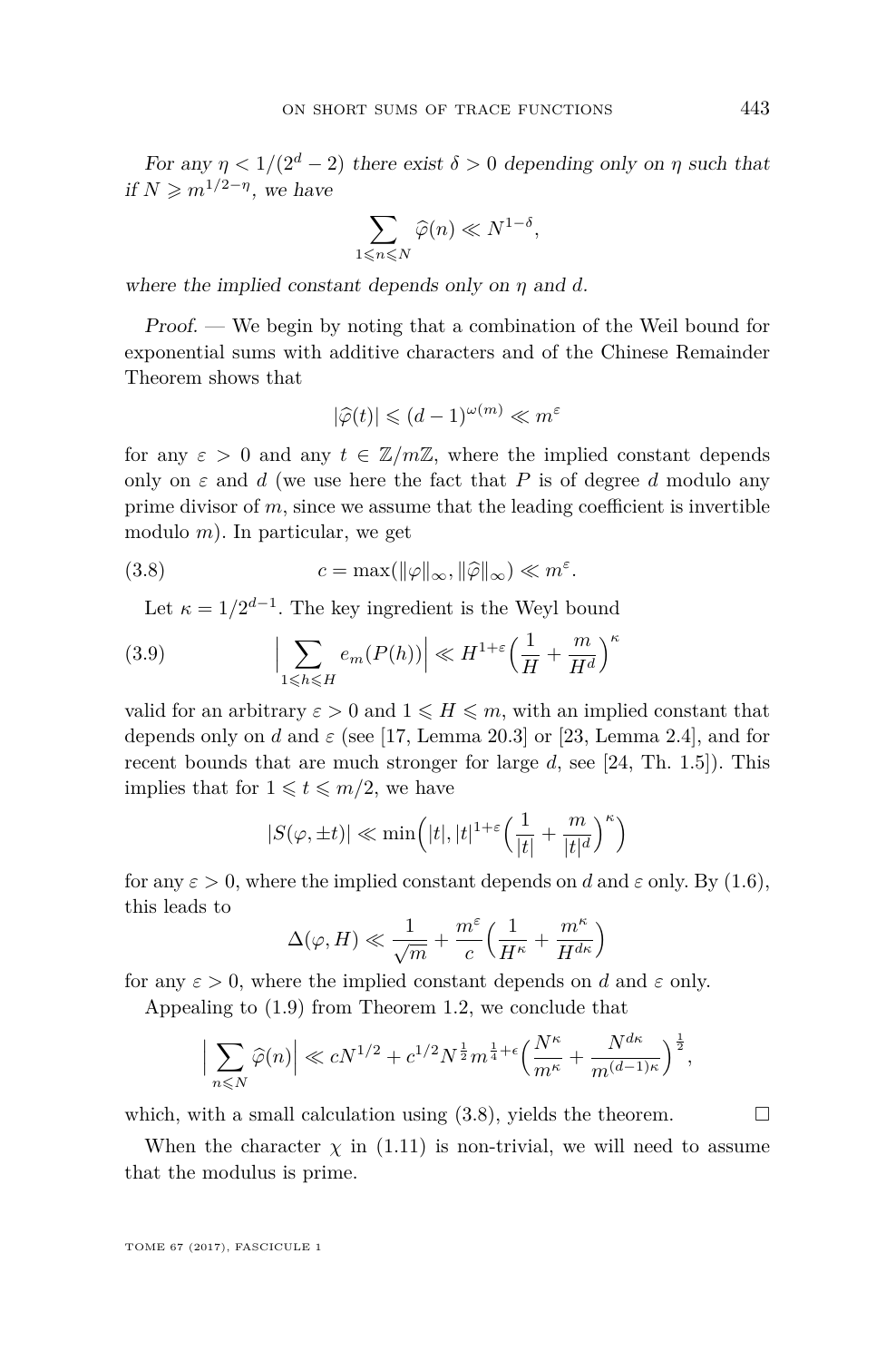<span id="page-22-0"></span>THEOREM 3.3. — Let *p* be a prime number. Let  $P \in \mathbb{F}_p[X]$  be a polynomial of degree  $d \geq 0$ , let  $\chi$  be a non-trivial multiplicative character modulo *p* and let  $m \in \mathbb{F}_p$ . Define  $\varphi : \mathbb{F}_p \longrightarrow \mathbb{C}$  by

$$
\varphi(n) = \chi(n+m)e_p(P(n))
$$

and let

$$
\widehat{\varphi}(n) = \frac{1}{p^{1/2}} \sum_{1 \leq h \leq p} \chi(h+m) e_p(P(h) + nh)
$$

be its Fourier transform.

For any  $\eta < \frac{1}{8(d^2+d+1)}$  there exists  $\delta > 0$  such that for all N with  $N \geqslant p^{1/2 - \eta}$ , we have

$$
\sum_{1 \leqslant n \leqslant N} \widehat{\varphi}(n) \ll N^{1-\delta},
$$

where the implied constant depends only on *η* and *d*.

Proof. — The method is similar to the previous case. However, we now use instead of the Weyl bound a recent result of Heath-Brown and Pierce, namely

$$
\Big|\sum_{1 \le n \le N} \chi(n+m)e_p(P(n))\Big| \ll_{d,r} (\log p)^2 \min\Big(p^{1/2}, p^{\frac{r+1+D}{4r^2}} N^{1-\frac{1}{r}}\Big)
$$

where  $D = d(d+1)/2$  (see [\[16,](#page-26-15) Th. 1.2], noting that the bound is stated there only for  $N \leqslant q^{1/2+1/4r}$ , but that it becomes weaker than the Pólya– Vinogradov bound when  $N \geq p^{1/2+1/4r}$ ). Thus

$$
\Delta(\varphi, N) \ll_{d,r} (\log p)^2 p^{\frac{r+1+D}{4r^2}} N^{-\frac{1}{r}}.
$$

Applying [\(1.9\)](#page-4-1) of Theorem [1.2,](#page-4-0) we obtain (for  $N > p^{\frac{1}{4}}$ )

$$
\Big|\sum_{n\leq N}\widehat{\varphi}(n)\Big|\ll p^{\frac{1}{4}+\frac{r+1+D}{8r^2}-\frac{1}{2r}}N^{\frac{1}{2}+\frac{1}{2r}}(\log p).
$$

Choosing  $r = 2(D+1)$ , the theorem follows.

Remark 3.4. — The bound of Heath-Brown and Pierce is the latest of a series of works by Enflo, Heath-Brown and Chang, see [\[7,](#page-26-16) [15,](#page-26-17) [6\]](#page-25-5), any one of which would lead to the qualitative form in Corollary [1.5.](#page-6-0)

We now consider the special case of the cubic Birch sums to prove Corollary [1.6.](#page-7-0)

$$
\Box
$$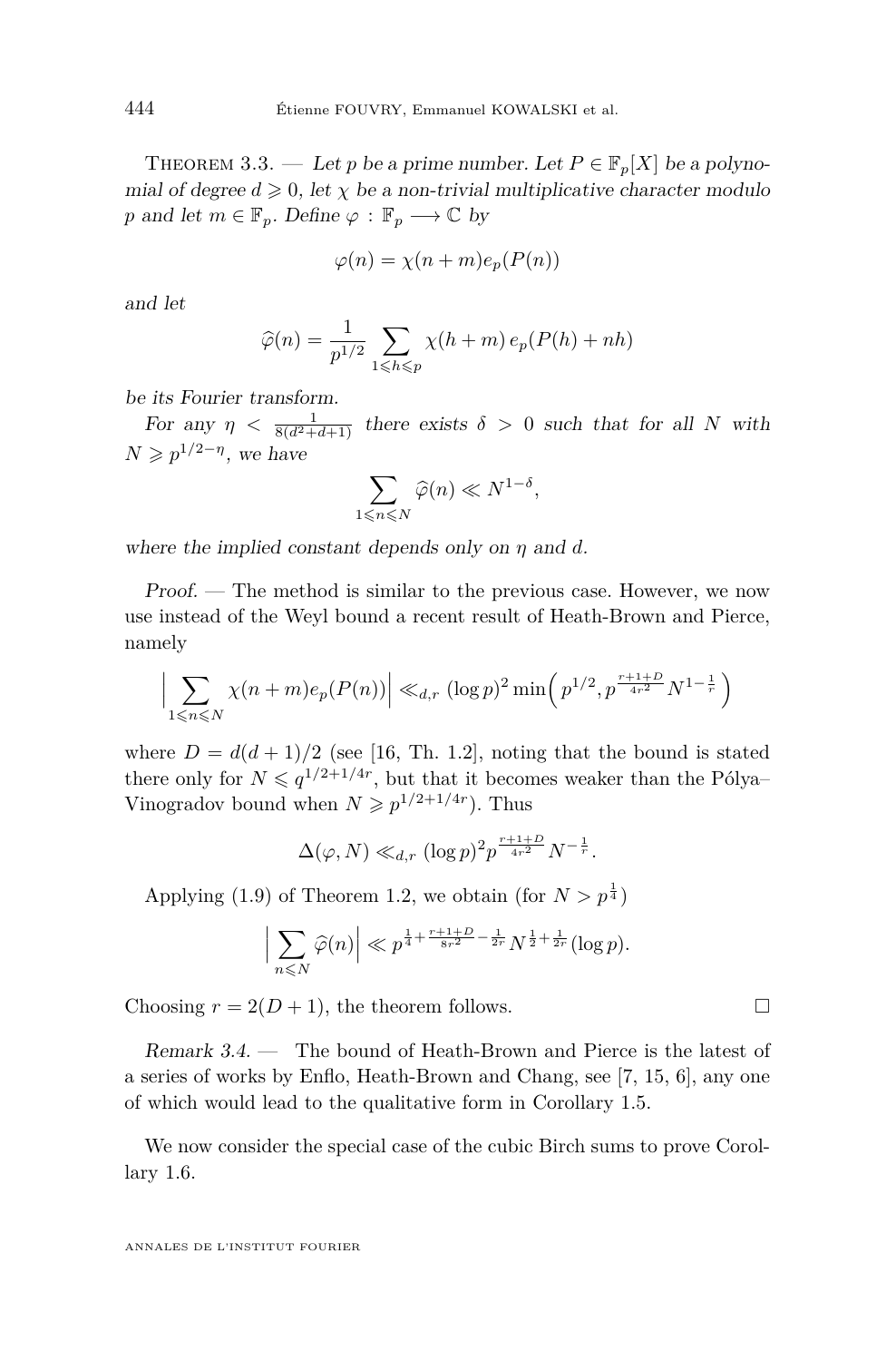Proof of Corollary [1.6.](#page-7-0) — Let p be prime and let  $\varphi$  be defined on  $\mathbb{F}_p$  by

$$
\varphi(h) = e_p(h^3).
$$

As before, we denote by

$$
B_3(n) = \frac{1}{p^{1/2}} \sum_{1 \le h \le p} e_p(h^3 + nh)
$$

its Fourier transform. Note that for any fixed  $m \in \mathbb{Z}$ , the shifted Birch sums  $n \mapsto B_3(n+m)$  is also a Fourier transform of a polynomial, namely of

$$
h \mapsto e_p(h^3 + hm).
$$

Thus the estimate [\(1.12\)](#page-7-1) for the first moment is a special case of The-orem [3.2:](#page-20-1) for any  $\eta$  < 1/6, there exists  $\delta > 0$ , depending only on  $\eta$ , such that

$$
\sum_{m \leqslant n \leqslant m+N} \mathbf{B}_3(n) \ll N^{1-\delta}
$$

for all  $m \in \mathbb{Z}$ , provided  $N > p^{1/2-\eta}$ .

We now consider the second moment. We assume  $p \geq 5$  and we define

$$
\psi(n) = |B_3(n)|^2 - 1,
$$

and compute its Fourier transform. For any  $h \in \mathbb{F}_p^{\times}$ , we have

$$
\widehat{\psi}(h) = \frac{1}{p^{1/2}} \sum_{n \in \mathbb{F}_p} (|\mathbf{B}_3(n)|^2 - 1) e_p(nh)
$$
  
= 
$$
\frac{1}{p^{3/2}} \sum_{u,v,n \in \mathbb{F}_p} e_p(u^3 - v^3 + n(u - v + h))
$$
  
= 
$$
\frac{1}{p^{1/2}} \sum_{u \in \mathbb{F}_p} e_p(u^3 - (u + h)^3).
$$

This is a quadratic complete sum, hence it can be evaluated exactly. Precisely, we obtain by completing the square the formula

$$
\widehat{\psi}(h) = \varepsilon_p \left(\frac{h}{p}\right) e_p(-h^3/4)
$$

for  $h \in \mathbb{F}_p^{\times}$ , where  $\varepsilon_p$  is a complex number of modulus one independent of *h*. In fact, the same formula holds for  $h = 0$ , as one checks immediately by a similar computation.

By the discrete Fourier inversion formula, we deduce that  $\psi$  is the Fourier transform of the function  $n \mapsto \varepsilon_p\left(\frac{n}{p}\right)e_p(n^3/4)$ . Hence Theorem [3.3](#page-22-0) implies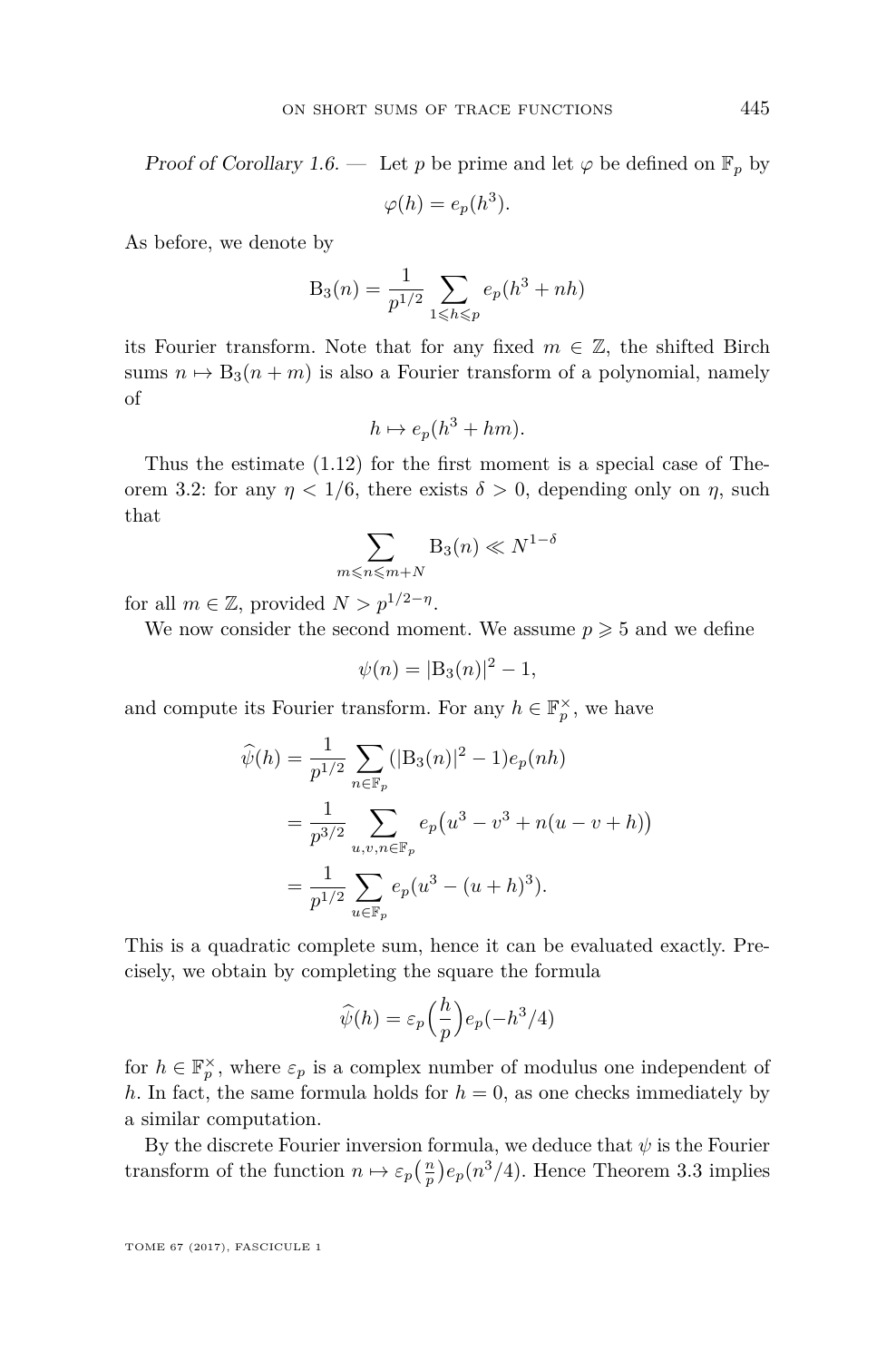(after using an additive shift by *m* as above to get the estimate for any interval)

$$
\sum_{m \le n \le m+N} (|\mathcal{B}_3(n)|^2 - 1) \ll N^{-\delta}
$$

for any  $\eta$  < 1/104 and some  $\delta > 0$  depending only on  $\eta$ , which is more precise than [\(1.13\)](#page-7-2).

We now prove the final part of Corollary [1.6](#page-7-0) concerning the distribution of values of Birch sums. Let  $\eta < 1/104$  be fixed and let *I* be an interval in Z with  $|I| \geq p^{1/2-\eta}$ . From our work above, we know that for some  $\delta > 0$ (depending only on *η*) we have

$$
(1 + O(p^{-\delta}))|I| = \sum_{n \in I} |B_3(n)|^2 \leq t^2 \sum_{\substack{n \in I \\ B_3(n) \in [0,t]}} 1 + 4 \sum_{\substack{n \in I \\ B_3(n) \notin [0,t]}} 1,
$$

where we have used the Weil bound  $|B_3(n)| \leq 2$ . With a little rearranging, this yields

<span id="page-24-0"></span>(3.10) 
$$
\sum_{\substack{n \in I \\ \text{B}_3(n) \in [0,t]}} 1 \leqslant \left(\frac{3}{4 - t^2} + o(1)\right) |I|.
$$

On the other hand, since  $\sum_{n\in I} B_3(n) = o(|I|)$  we have

$$
\sum_{\substack{n \in I \\ B_3(n) < 0}} B_3(n)^2 \leq 2 \sum_{\substack{n \in I \\ B_3(n) < 0}} |B_3(n)| = 2 \sum_{\substack{n \in I \\ B_3(n) \geq 0}} B_3(n) + o(|I|)
$$
\n
$$
\leq 2t \sum_{\substack{n \in I \\ B_3(n) \in [0,t]}} 1 + 4 \sum_{\substack{n \in I \\ B_3(n) \in (t,2]}} 1 + o(|I|),
$$

and therefore

$$
(1+o(1))|I| = \sum_{n \in I} |B_3(n)|^2 \le t^2 \sum_{\substack{n \in I \\ B_3(n) \in [0,t]}} 1 + 4 \sum_{\substack{n \in I \\ B_3(n) \in (t,2]}} 1 + 4 \sum_{\substack{n \in I \\ n \in I \\ B_3(n) \in [0,t]}} 1 + o(|I|).
$$

Combining this with  $(3.10)$ , we deduce that  $f(\text{for } t < 1/2)$ 

$$
\sum_{\substack{n \in I \\ B_3(n) > t}} 1 \geqslant \frac{1}{8} \Big( 1 - \frac{3t}{2 - t} + o(1) \Big) |I| = \Big( \frac{1 - 2t}{4(2 - t)} + o(1) \Big) |I|,
$$

as desired. The bound on the number of  $B_3(n) < -t$  is obtained similarly. The last bound on the frequency of *n* with  $|B_3(n)| \geq t$  follows upon noting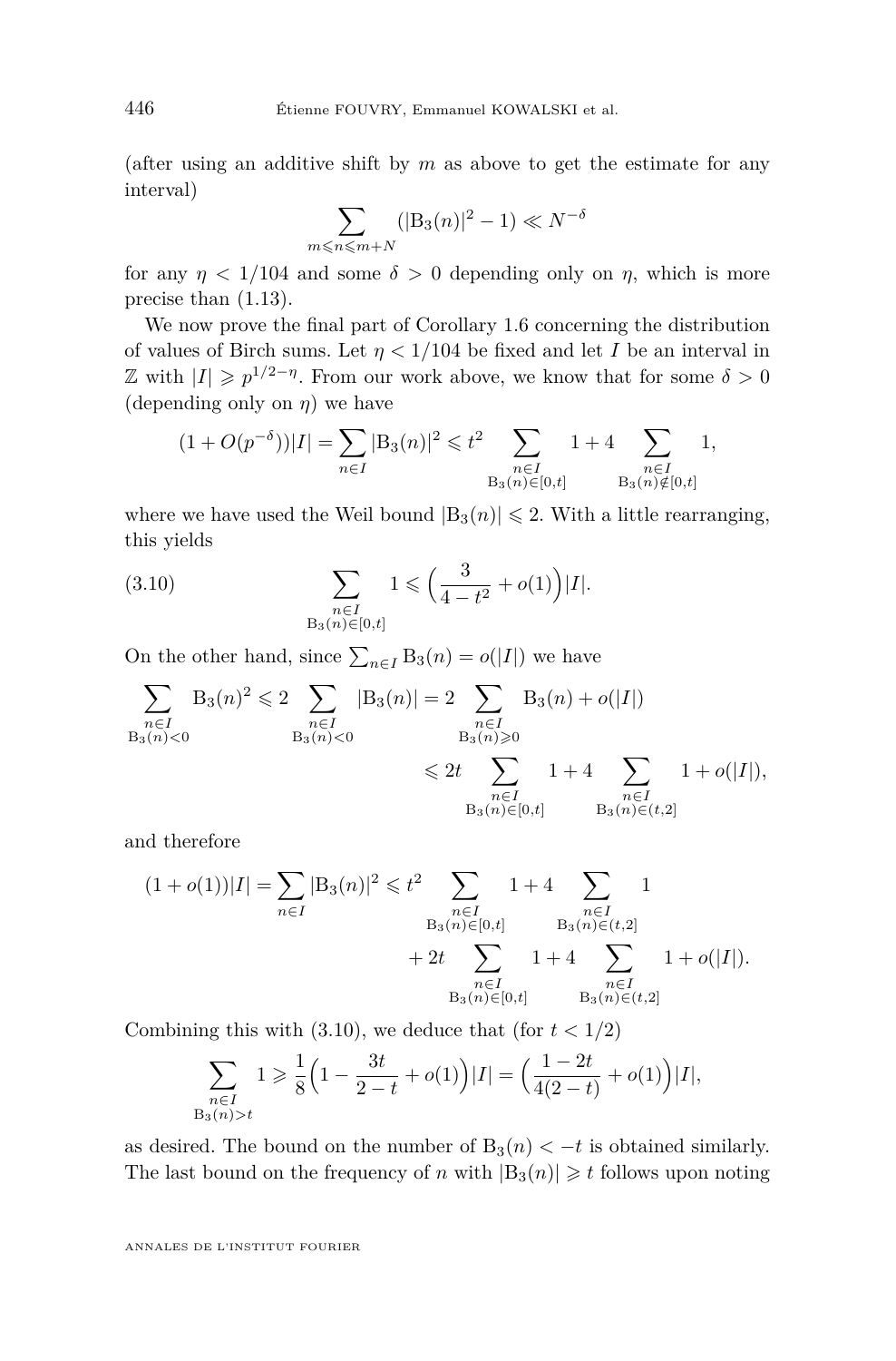that

$$
|I| \sim \sum_{n \in I} |B_3(n)|^2 \leq t^2 \sum_{\substack{n \in I \\ |B_3(n)| \leq t}} 1 + 4 \sum_{\substack{n \in I \\ |B_3(n)| > t}} 1 \sim t^2 |I| + (4 - t^2) \sum_{\substack{n \in I \\ |B_3(n)| > t}} 1.
$$

Finally, we prove Corollary [1.7.](#page-7-3)

Proof of Corollary [1.7.](#page-7-3) — Let *p* be prime and  $a \in \mathbb{F}_p^{\times}$ . Let  $k = 1$  or  $k = 2$ , and define

$$
\varphi(h) = e_p(ah^{-k})
$$

for  $h \in \mathbb{F}_p^{\times}$  and  $\varphi(0) = 0$ . Then

$$
\widehat{\varphi}(n) = \frac{1}{p^{1/2}} \sum_{h \in \mathbb{F}_p^{\times}} e_p(ah^{-k} + nh).
$$

In [\[4,](#page-25-3) [3\]](#page-25-4), Bourgain and Garaev have obtained non-trivial estimates for sums of  $\varphi$ . Precisely, they proved that there exist absolute constants  $\delta > 0$ and  $0 < n < 1$  such that

(3.11) 
$$
\max_{a \in \mathbb{F}_p^{\times}} \Big| \sum_{1 \leq h \leq H} e_p\big(ah^{-k}\big) \Big| \ll H(\log p)^{-\delta}
$$

provided  $H \geq \exp((\log p)^{\eta})$ . Thus, if  $H \geq \exp((\log p)^{\eta})$ , then  $\Delta(\varphi, H) \ll$  $(\log p)^{-\delta}$ .

Applying [\(1.9\)](#page-4-1) of Theorem [1.2,](#page-4-0) we obtain for  $p^{\frac{1}{2}}(\log p)^{-\frac{\delta}{2}} \leq N \leq$  $p^{\frac{1}{2}}(\log p)^2,$ 

$$
S(\varphi, N) \ll \sqrt{N} p^{\frac{1}{4}} (\log p)^{-\frac{\delta}{2}} \ll N(\log p)^{-\frac{\delta}{4}}.
$$

Since this bound holds also in the range  $N \geqslant p^{\frac{1}{2}}(\log p)^2$  by Pólya-Vinogradov, our proof is complete.

#### BIBLIOGRAPHY

- <span id="page-25-2"></span>[1] B. J. Birch, "How the number of points of an elliptic curve over a fixed prime prime varies", J. Lond. Math. Soc. **43** (1968), p. 57-60.
- <span id="page-25-1"></span>[2] V. Blomer, É. Fouvry, E. Kowalski, P. Michel & D. Milićević, "On moments of twisted *L*–functions", <http://arxiv.org/abs/1411.4467>, to appear in American J. Math.
- <span id="page-25-4"></span>[3] J. BOURGAIN, "A Remark on Solutions of the Pell Equation", Int. Math. Res. Not. **2015** (2015), no. 10, p. 2841-2855.
- <span id="page-25-3"></span>[4] J. Bourgain & M. Z. Garaev, "Sumsets of reciprocals in prime fields and multilinear Kloosterman sums", Izv. Math. **78** (2014), no. 4, p. 656-707, translation from Izv. Ross. Akad. Nauk. Mat. **78** (2014), no. 4, p. 656-707.
- <span id="page-25-0"></span>[5] D. A. Burgess, "On character sums and *L*-series II", Proc. Lond. Math. Soc. **13** (1963), p. 524-536.
- <span id="page-25-5"></span>[6] M.-C. Chang, "An estimate of incomplete mixed character sums", in An irregular mind, Bolyai Soc. Math. Stud., vol. 21, Springer, 2010, p. 243-250.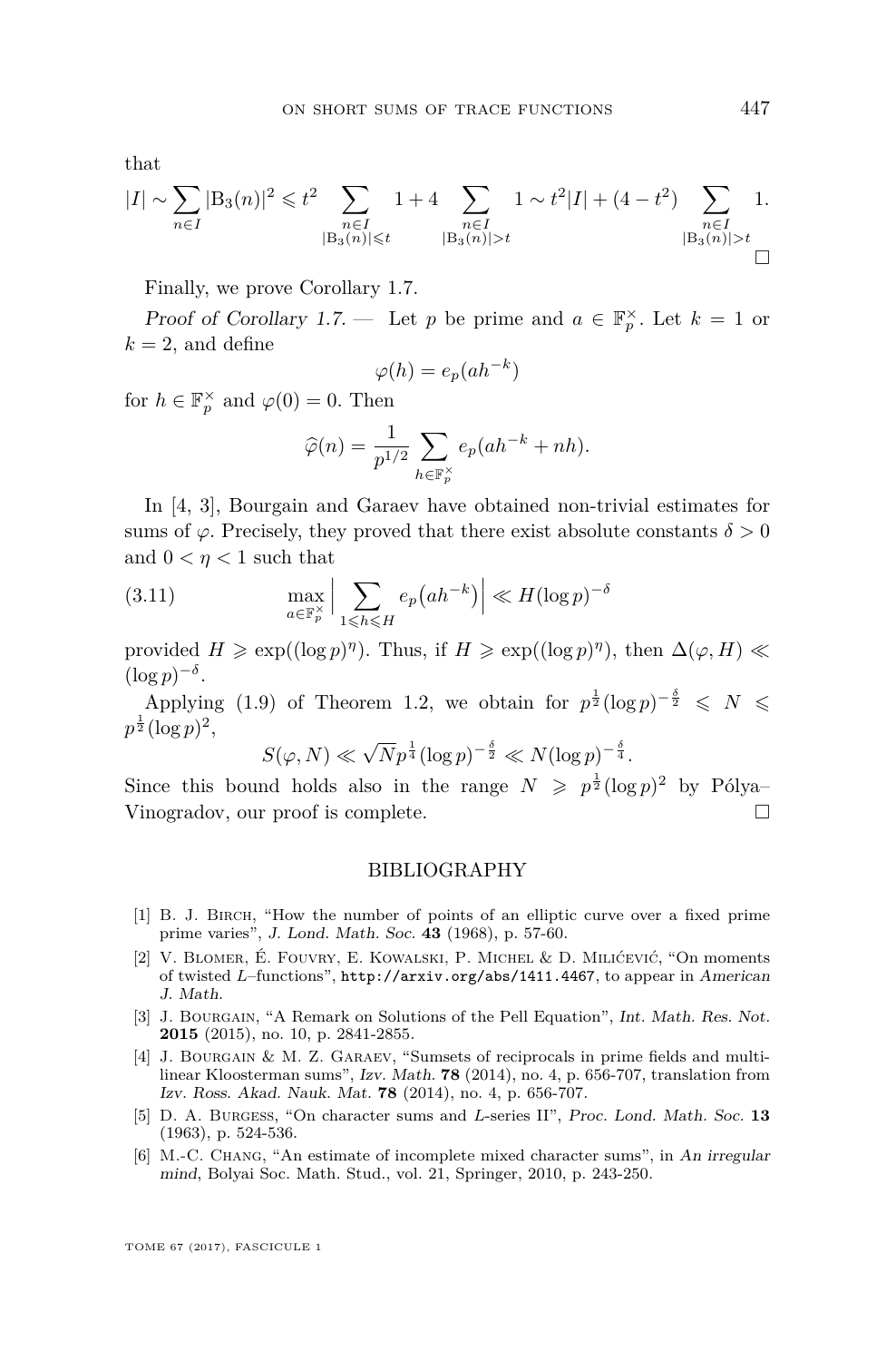- <span id="page-26-16"></span>[7] P. ENFLO, "Some problems in the interface between number theory, harmonic analysis and geometry of Euclidean space", Quaest. Math. **18** (1995), no. 1-3, p. 309-323.
- <span id="page-26-2"></span>[8] É. Fouvry, E. Kowalski & P. Michel, "Counting sheaves using spherical codes", Math. Res. Lett. **20** (2013), no. 2, p. 305-323.
- <span id="page-26-3"></span>[9] ——— , "An inverse theorem for Gowers norms of trace functions over **F***p*", Math. Proc. Camb. Philos. Soc. **155** (2013), no. 2, p. 277-295.
- <span id="page-26-4"></span>[10] ——— , "Algebraic trace functions over the primes", Duke Math. J. **163** (2014), no. 9, p. 1183-1736, <http://arxiv.org/abs/1211.6043>.
- <span id="page-26-5"></span>[11] ——— , "Algebraic twists of modular forms and Hecke orbits", Geom. Funct. Anal. **25** (2015), no. 2, p. 580-657, <http://arxiv.org/abs/1207.0617>.
- <span id="page-26-6"></span>[12] ——— , "On the exponent of distribution of the ternary divisor function", Mathematika **61** (2015), no. 1, p. 121-144.
- <span id="page-26-7"></span>[13] ——— , "Trace functions over finite fields and their applications", in Colloquium de Giorgi 2013 and 2014, vol. 5, Scuola Normale Superiore de Pisa, 2015, p. 7-35.
- <span id="page-26-1"></span>[14] D. A. FROLENKOV & K. SOUNDARARAJAN, "A generalization of the Pólya-Vinogradov inequality", Ramanujan J. **31** (2013), no. 3, p. 271-279.
- <span id="page-26-17"></span>[15] D. R. Heath-Brown, "MR review of "Some problems in the interface between number theory, harmonic analysis and geometry of Euclidean space" by P. Enflo", MR 1340486 (96h:11079).
- <span id="page-26-15"></span>[16] D. R. Heath-Brown & L. B. Pierce, "Burgess bounds for short mixed character sums", J. Lond. Math.Soc. **91** (2015), no. 3, p. 693-708.
- <span id="page-26-12"></span>[17] H. Iwaniec & E. Kowalski, Analytic Number Theory, American Mathematical Society Colloquium Publications, vol. 53, American Mathematical Society, Providence, RI, 2004, xi+615 pages.
- <span id="page-26-9"></span>[18] N. M. Katz, Gauss sums, Kloosterman sums and monodromy groups, Annals of Mathematics Studies, vol. 116, Princeton University Press, 1988, viii+246 pages.
- <span id="page-26-11"></span>[19] ——— , Convolution and equidistribution: Sato-Tate theorems of finite-field Mellin transforms, Annals of Mathematics Studies, vol. 180, Princeton University Press, 2012, vi+203 pages.
- <span id="page-26-10"></span>[20] N. M. KOROBOV, Exponential sums and their applications, Mathematics and its Applications (Soviet Series), vol. 80, Kluwer Academic Publishers Group, 1992,  $xv+209$  pages.
- <span id="page-26-0"></span>[21] E. Kowalski & W. Sawin, "Kloosterman paths and the shape of exponential sums", Compositio Math. **152** (2016), no. 7, p. 1489-1516.
- <span id="page-26-8"></span>[22] R. Livné, "The average distribution of cubic exponential sums", J. Reine Angew. Math. **375-376** (1987), p. 362-379.
- <span id="page-26-13"></span>[23] R. C. Vaughan, The Hardy–Littlewood method., 2nd ed., Cambridge Tracts in Mathematics, vol. 125, Cambridge University Press, 1997, vii+232 pages.
- <span id="page-26-14"></span>[24] T. D. Wooley, "Vinogradov's mean value theorem via efficient congruencing", Ann. Math. **175** (2012), no. 3, p. 1575-1627.

Manuscrit reçu le 3 août 2015, révisé le 23 juin 2016, accepté le 12 juillet 2016.

Étienne FOUVRY Laboratoire de Mathématiques d'Orsay Université Paris-Sud CNRS Université Paris-Saclay 91405 Orsay (France) [etienne.fouvry@math.u-psud.fr](mailto:etienne.fouvry@math.u-psud.fr)